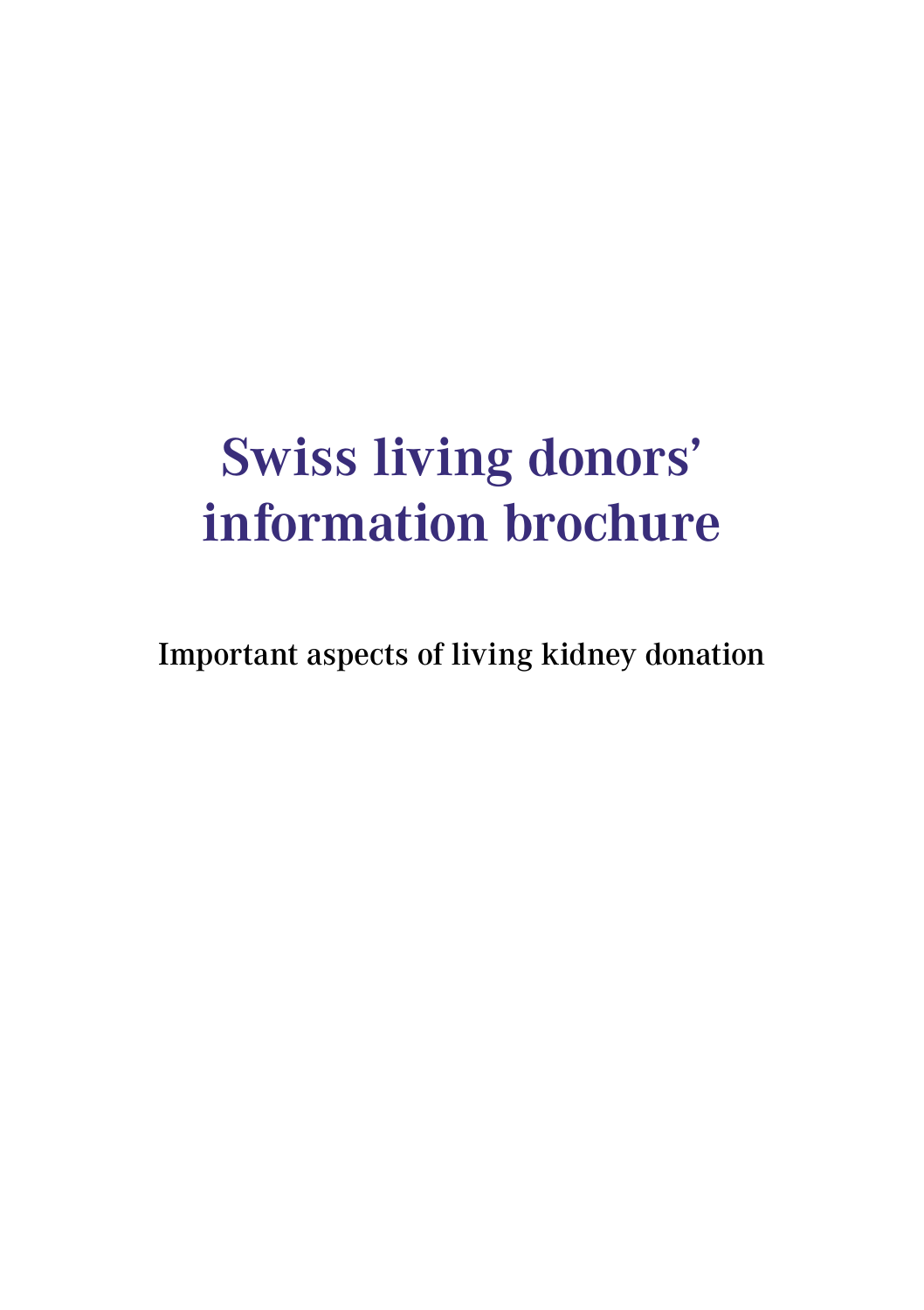# **Contents**

| 1. Introduction                                                                                                                                                                                                                                                                                                                                                                                                 | 4                                       |
|-----------------------------------------------------------------------------------------------------------------------------------------------------------------------------------------------------------------------------------------------------------------------------------------------------------------------------------------------------------------------------------------------------------------|-----------------------------------------|
| 2. General aspects of living donation                                                                                                                                                                                                                                                                                                                                                                           | $5 - 6$                                 |
| 2.1 Who can be a living renal donor and how?                                                                                                                                                                                                                                                                                                                                                                    | 5                                       |
| 2.2 Assessment before living donation                                                                                                                                                                                                                                                                                                                                                                           | 6                                       |
| 3. Risks of living kidney donation                                                                                                                                                                                                                                                                                                                                                                              | $6 - 12$                                |
| 3.1 Nephrectomy                                                                                                                                                                                                                                                                                                                                                                                                 | 6                                       |
| 3.2 Long-term complications                                                                                                                                                                                                                                                                                                                                                                                     | 9                                       |
| 3.3 Psycho-social situation of donors after kidney donation                                                                                                                                                                                                                                                                                                                                                     | 10                                      |
| 4. Life after kidney donation                                                                                                                                                                                                                                                                                                                                                                                   | 13                                      |
| 5. Short- and long-term outcomes of recipients                                                                                                                                                                                                                                                                                                                                                                  | $14 - 15$                               |
| 6. Living donor nephrectomy for transplantation                                                                                                                                                                                                                                                                                                                                                                 | $16 - 18$                               |
| 6.1 Preparation for surgery                                                                                                                                                                                                                                                                                                                                                                                     | 16                                      |
| 6.2 How surgery is performed                                                                                                                                                                                                                                                                                                                                                                                    | 18                                      |
| 7. Medical evaluation of living kidney donors<br>7.1 Evaluation of the immediate operative risks for the donor<br>7.2 Evaluation of long-term cardiovascular risk after kidney donation<br>7.3 Avoidance of the transfer of diseases from the donor to<br>the recipient via the transplant<br>7.4 Evaluation of the immunological compatibility between donor<br>and recipient.<br>7.5 Psycho-social evaluation | $19 - 24$<br>19<br>20<br>21<br>22<br>24 |
| 8. Long-term follow-up of living kidney donors                                                                                                                                                                                                                                                                                                                                                                  | $25 - 28$                               |
| 8.1 Why is it essential?                                                                                                                                                                                                                                                                                                                                                                                        | 25                                      |
| 8.2 Who performs the follow-up?                                                                                                                                                                                                                                                                                                                                                                                 | 25                                      |
| 8.3 Which parameters will be monitored and how?                                                                                                                                                                                                                                                                                                                                                                 | 26                                      |
| 8.4 Practical approach                                                                                                                                                                                                                                                                                                                                                                                          | 28                                      |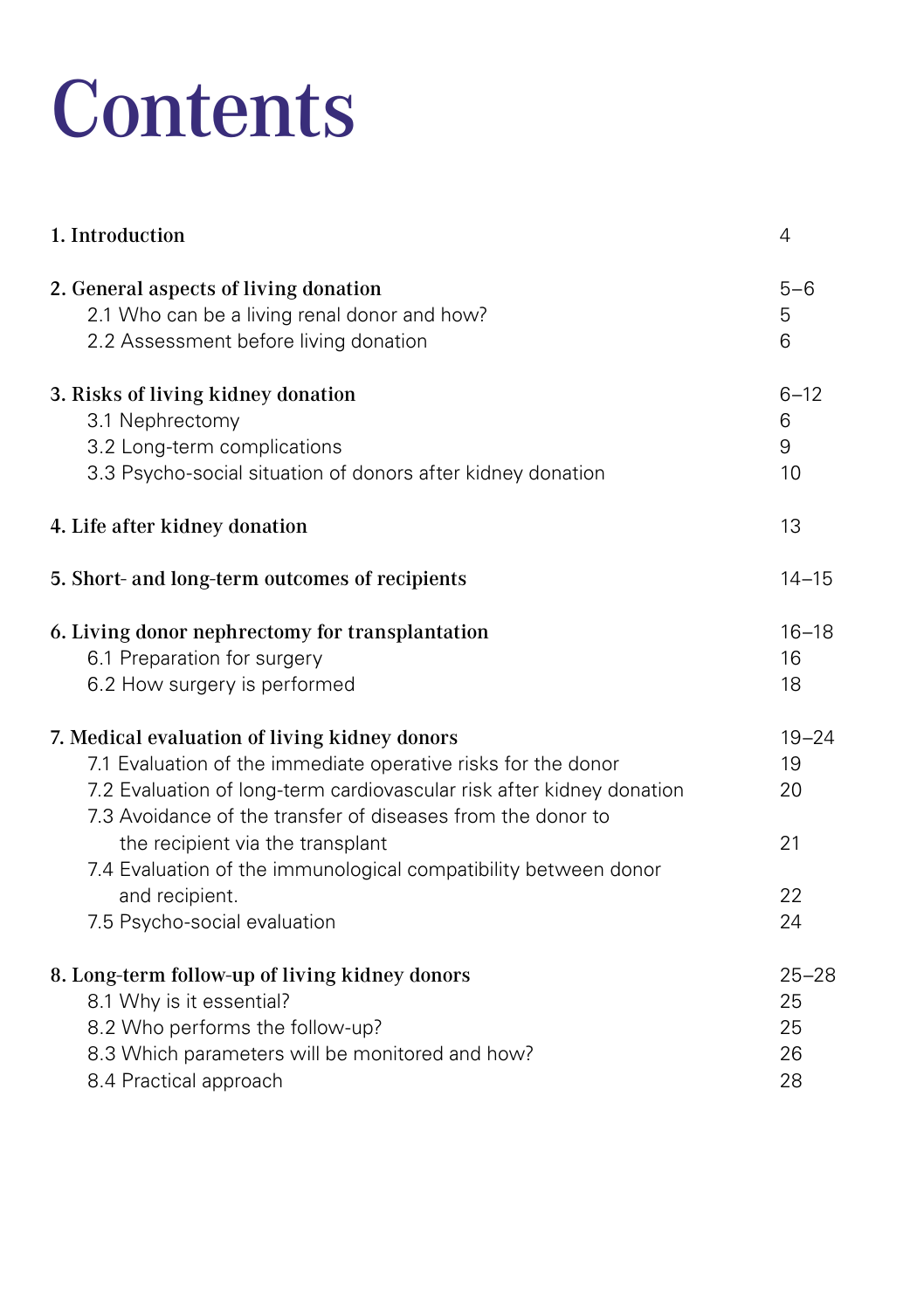| 9. Costs and financial issues                                    | $29 - 34$ |
|------------------------------------------------------------------|-----------|
| 9.1 Which costs are covered by the recipient's health insurance? | 30        |
| 9.2 What are the potential problems regarding reimbursements?    | 31        |
| 9.3 How does compensation for loss of earning occur?             | 32        |
| 9.4 What happens to donors living outside of Switzerland?        | 33        |
| 9.5 What happens if complications occur?                         | 34        |
| 9.6 Can a living donor contract additional insurance?            | 34        |
| 10. Swiss Living Organ Donor Association/SOLV-LN                 | 35        |

Hint: Throughout this brochure, different resources on the Internet are mentioned. As weblinks change, we decided not to include them in the printed text. Instead, we have set up a website at www.sol-dhr.ch, on which you will find links to the websites mentioned in the text and also this brochure for digital download in different languages.

#### Authors:

Dr. I. Binet, Dr. K. Hadaya, Prof. J. Steiger, Dr. F. Burkhalter, C. Nolte M. A., Prof. U. Huynh-Do, Dr. M. Matter, Prof. T. Fehr, PD Dr. J. Brockmann, Prof. A. Kiss, I. Geiger lic. phil., Dr. D. Garzoni, Dr. D. Tsinalis, W. Ender, Prof. P. Mayno, SOLV-LN

#### Editor:

Swiss Organ Living-Donor Health Registry (SOL-DHR) The 6 Swiss transplantation centres Basel, Bern, Geneva, Lausanne, St Gallen, Zurich 2015, 4th edition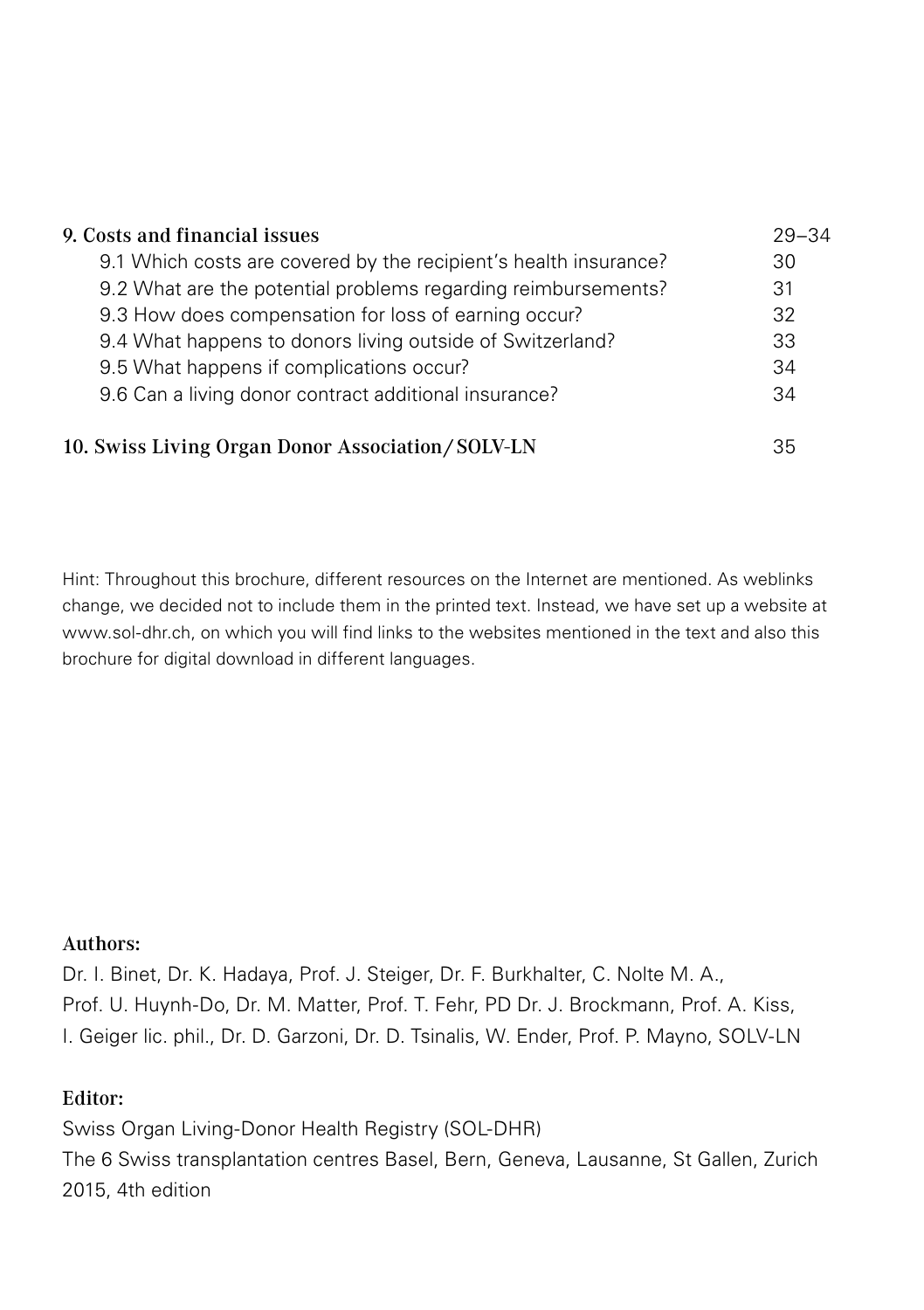The first kidney transplant took place in 1954 thanks to a living donor. This was a life-saving procedure as dialysis was not yet easily available and patients routinely died from kidney failure. However, living kidney donation only began on a larger scale in the 1990s. The reasons for the recent increase in living donation are the improved outcome after transplantation, the ability to plan transplantation, the possibility for transplantation without prior dialysis and importantly, a lack of donated organs from deceased individuals. The shortage of donor organs results in a prolonged waiting time for patients suffering from kidney failure. Kidney transplantation from living donors has become a well-established therapy for kidney failure and since the 2000s, the number of transplantations from living donors is approximately equal to the number from deceased kidney donors.

In Switzerland, the development of living kidney donor transplantation led Professor Gilbert Thiel (1934–2012) to create the Swiss Organ Living-Donor Health Registry (SOL-DHR) in 1993, which is described in chapter 8. The data gathered in this registry provide a unique source of information for future donors in Switzerland. This database has also helped us update the 4th edition of the living donors' information brochure, which provides an overview of several aspects of living kidney donation including criteria for donation, limitations, surgery, recovery, insurance coverage as well as problems or complications.

Although complications following kidney donation are rare, health changes after a living kidney donation can be a dynamic process; not every possible problem can be covered here. Furthermore, not everything can be foreseen. Rare complications can occur which might not be mentioned in this brochure.

Nevertheless, the present brochure provides a thorough update on the current practice and knowledge of living donation. It represents a source of information for persons who are considering a living kidney donation but does not replace the information provided by the transplant centre or the experience of individual donors.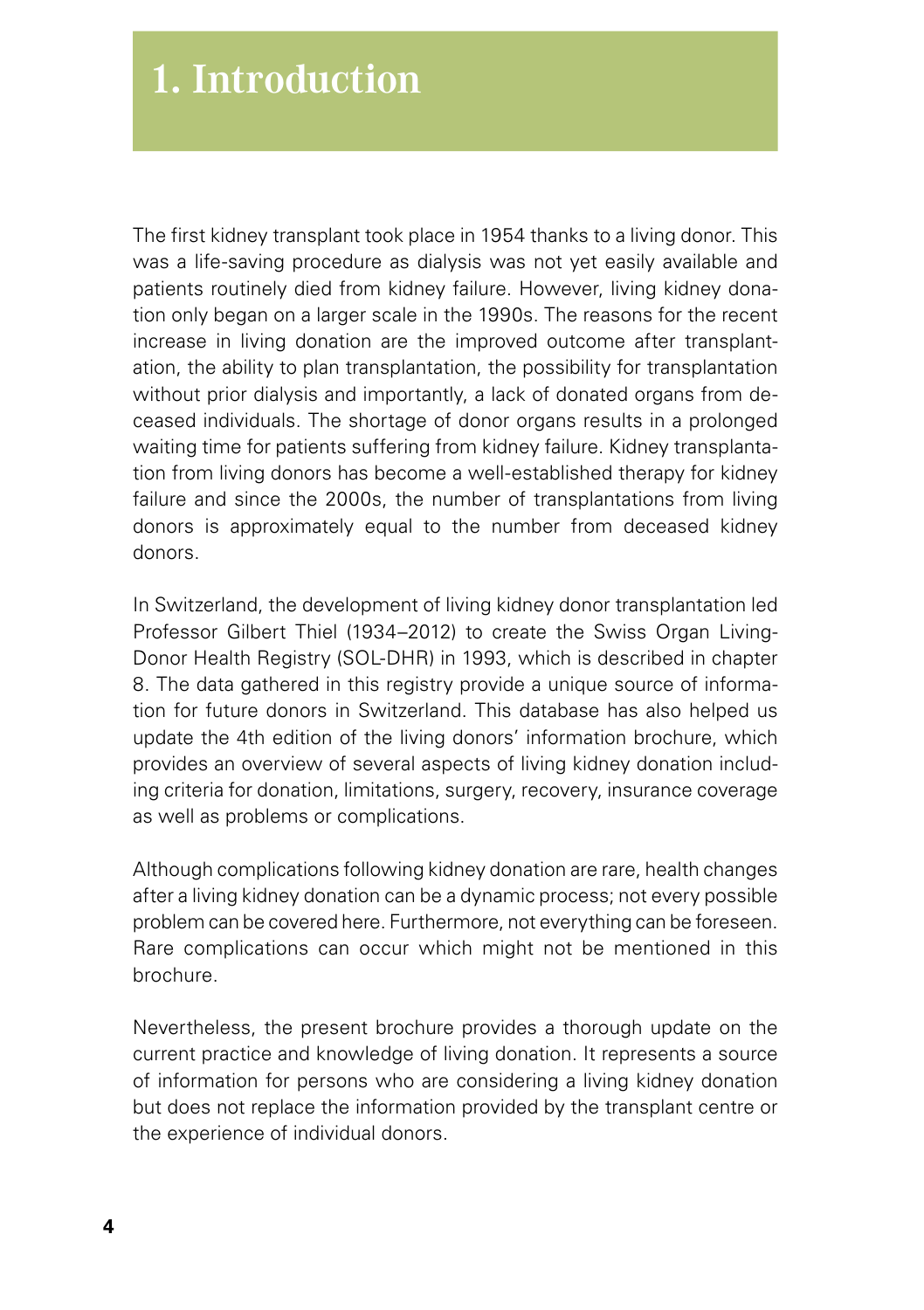### **2. General aspects of living donation**

#### **2.1 Who can be a living renal donor and how?**

In July 2007, the Swiss Transplantation Act defined who can be accepted as a living donor.

The donor should be older than 18 years of age. There is no upper age limit to kidney donation. Eligibility for donation depends on a complete medical check-up and especially cardiovascular, pulmonary and other evaluations. The oldest donor in Switzerland was a 80-year-old woman, who offered a kidney to her diabetic daughter.

The relationship between the donor and the recipient can be: bloodrelated, emotionally related (husband, wife, close friend), or there may be no relationship, i.e. an altruistic donor.

An altruistic donor has no link of any kind with the patient; his/her only incentive is to help someone suffering from renal insufficiency. The same medical check-up as for blood- or emotionally related donors will be undertaken with a special focus on psychological motivations. Altruistic donors have been accepted in Switzerland since 2003.

Blood group (ABO) incompatibility between a living donor and a recipient is possible as graft survival is similar to ABO-identical/compatible renal transplantation. However, the pre-operative treatment is more complicated compared to ABO-compatible transplantation. Details on this topic are given in chapter 7.4.

According to the Swiss Transplantation Act, it is forbidden for the donor to charge money or receive other financial benefits for donating. Also the recipient is forbidden to pay for a living donor abroad ("transplantation tourism").

A procedure called "crossover transplantation" is allowed between two or more incompatible couples throughout Switzerland. It involves identifying another potential donor-recipient couple in Switzerland in a similar situation, and allows the donor from one couple to donate a kidney to the recip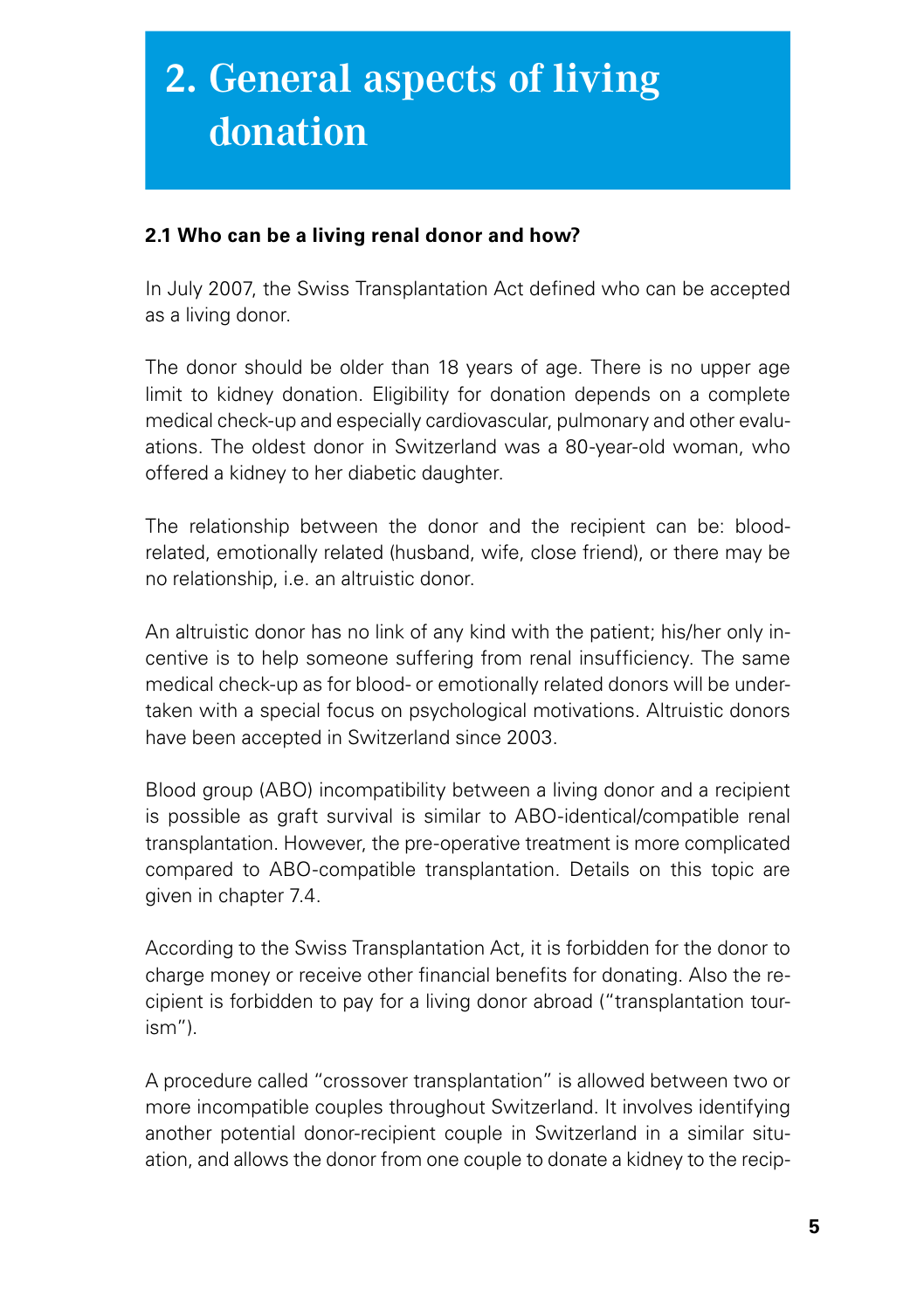ient of the second couple and the donor from the second couple to donate to the recipient of the first couple; this improves the chances for a successful clinical outcome in both recipients. Your nephrologist will explain in detail how this procedure can be organized.

#### **2.2 Assessment before living donation**

The main aim of pre-donation assessment is to avoid harming a living donor, and especially to avoid the risk of the donor requiring dialysis later in life. Therefore, only donors in very good health will be accepted. On the other hand, a person who has hypertension, which is well controlled under medication with neither cardiac nor renal complications, can still be accepted as a donor. This donor will need to be followed up carefully as he/ she is more prone to excrete an excess of proteins in the urine (proteinuria). People with diabetes, abnormal renal function, most previous cancers, and psychological instability are usually not considered for donation. How potential living donors are assessed is described in chapter 7.

### **3. Risks of living kidney donation**

#### **3.1 Nephrectomy**

It is quite normal for a donor and the donor's family to be concerned about potential complications for the donor. This might be interpreted as a reluctance to donate but actually it is a natural reaction to a major surgery. Potential donors should speak openly with the transplant team about these concerns.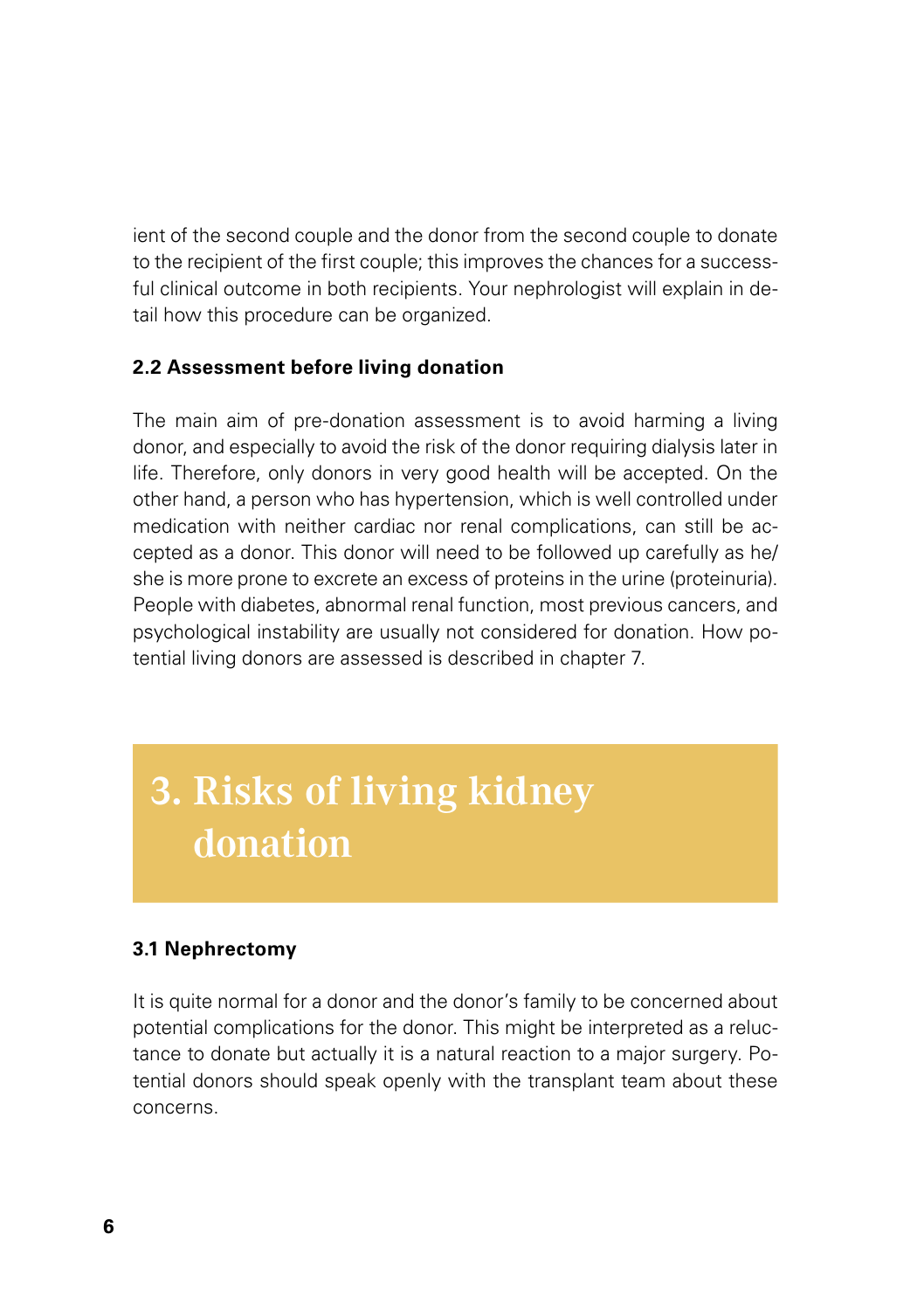There is always a careful medical pre-donation evaluation and planning of the surgical procedure to minimize any potential risks to the donor.

#### What is the recovery period and when can the donor return to normal activities after nephrectomy?

The length of stay in the hospital will vary depending on the individual donor's speed of recovery and on the type of procedure performed (traditional versus laparoscopic kidney removal), although the usual stay is approximately one week.

After leaving the hospital, the donor will typically feel tenderness, itching and some pain as the surgical incision(s) heal(s). Generally, heavy lifting and strong physical activities are not recommended for about six weeks after surgery. It usually requires about four to six weeks for the donor to return to work. In case of heavy physical work, the donor may require a longer recovery time before returning to work.

#### Complications after donor nephrectomy

Despite careful pre-donation evaluation and the improvement of surgical techniques, risks are still present during and after surgery.

#### **Mortality**

The mortality (i.e. the risk of dying) within three months of kidney donation, according to international surveys, is about 0.02 – 0.04% (that is one death per every 3000 procedures). Since 1966, when living kidney donation began in Switzerland, fortunately no one has died as a result of the surgery.

#### Morbidity

Kidney donors are generally in excellent health when undergoing surgery. Therefore, any risks are due primarily to the surgery itself and the removal of a kidney. Most complications following surgery are minor and may simply result in a longer hospital stay. Donors over the age of 60 have a 28% higher risk of complications within one year and require more time for recovery compared to younger donors.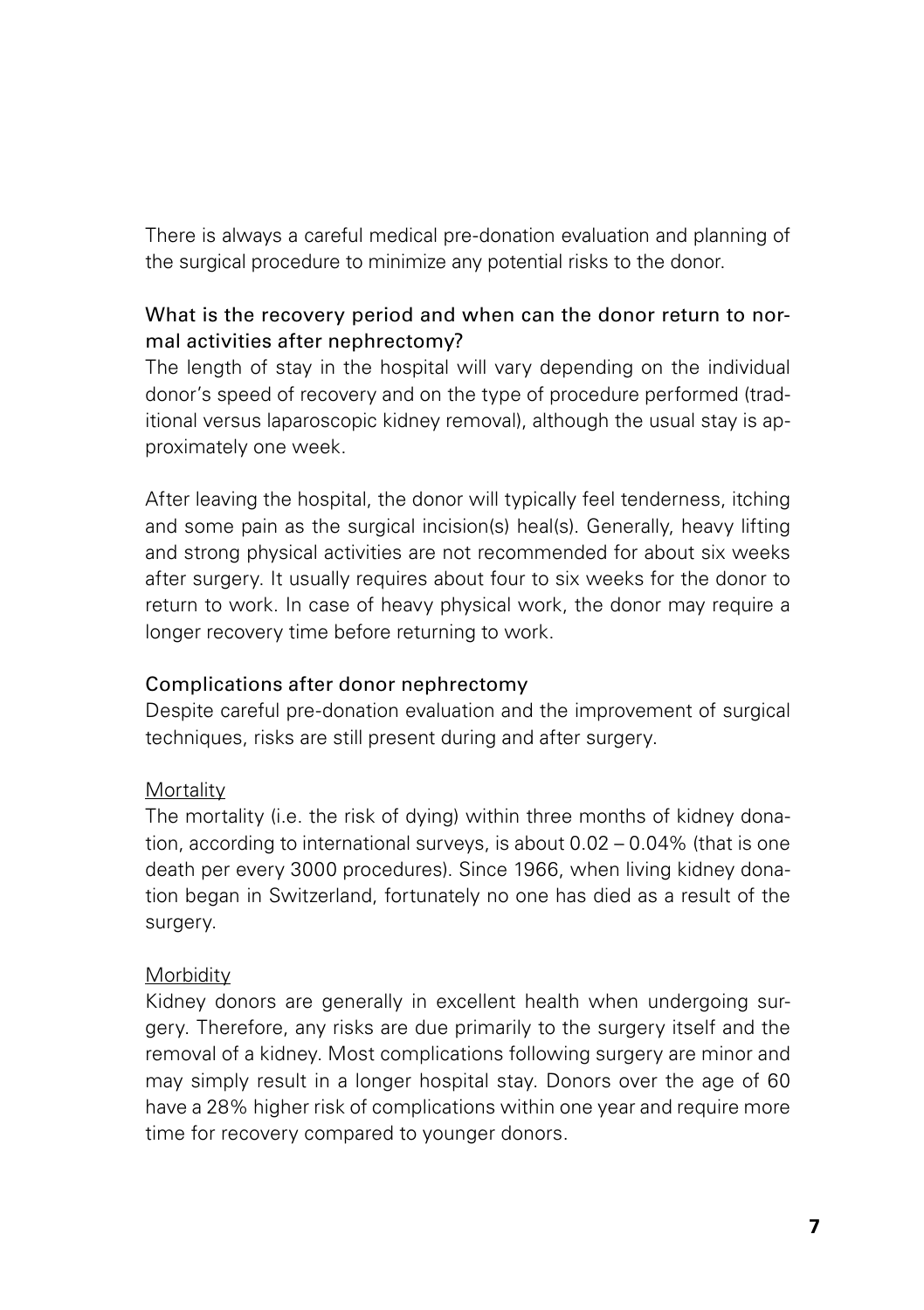The **minor complications** associated with surgery and donation are as follows:

#### Pain

Pain after living kidney donation is very common, as in any abdominal surgery. The survey of the Swiss Organ Living-Donor Health Registry (SOL-DHR) showed that the majority of the donors had discomfort or moderate pain after the procedure. About 10% complained of strong pain and about 2% of severe pain. Therefore, it is very important that donors receive adequate pain therapy after surgery. On discharge, donors usually continue to receive pain medication for a time.

#### Infections

Any infection can delay the healing process, cause scarring or lead to other problems. Therefore, early recognition and antibiotic treatment is essential. In total, about 5% of all donors will develop an infection after kidney donation; most of them occur during the first days after surgery and are treated during hospitalization. The most frequent infections are urinary tract infections (2.5%), wound infections (1%) and pneumonia  $(0.6\%)$ .

#### Other minor complications

One special complication of laparoscopic nephrectomy is feeling bloated. This happens because during surgery, the abdomen is inflated with CO<sub>2</sub> (carbon dioxide) gas to give the surgeon enough room to manipulate the laparoscope and surgical tools. The CO $_{\rm 2}$  gas is reabsorbed into the blood and eventually expelled by breathing, but it takes about 24–48 hours after the surgery for the body to eliminate the gas. Another possible complication is bowel irritation caused by surgery, which hinders the normal bowel movements. Both phenomena can explain why the donor can feel uncomfortably bloated for a while.

#### Readmission

About 2% of donors return to hospital because of varying ailments.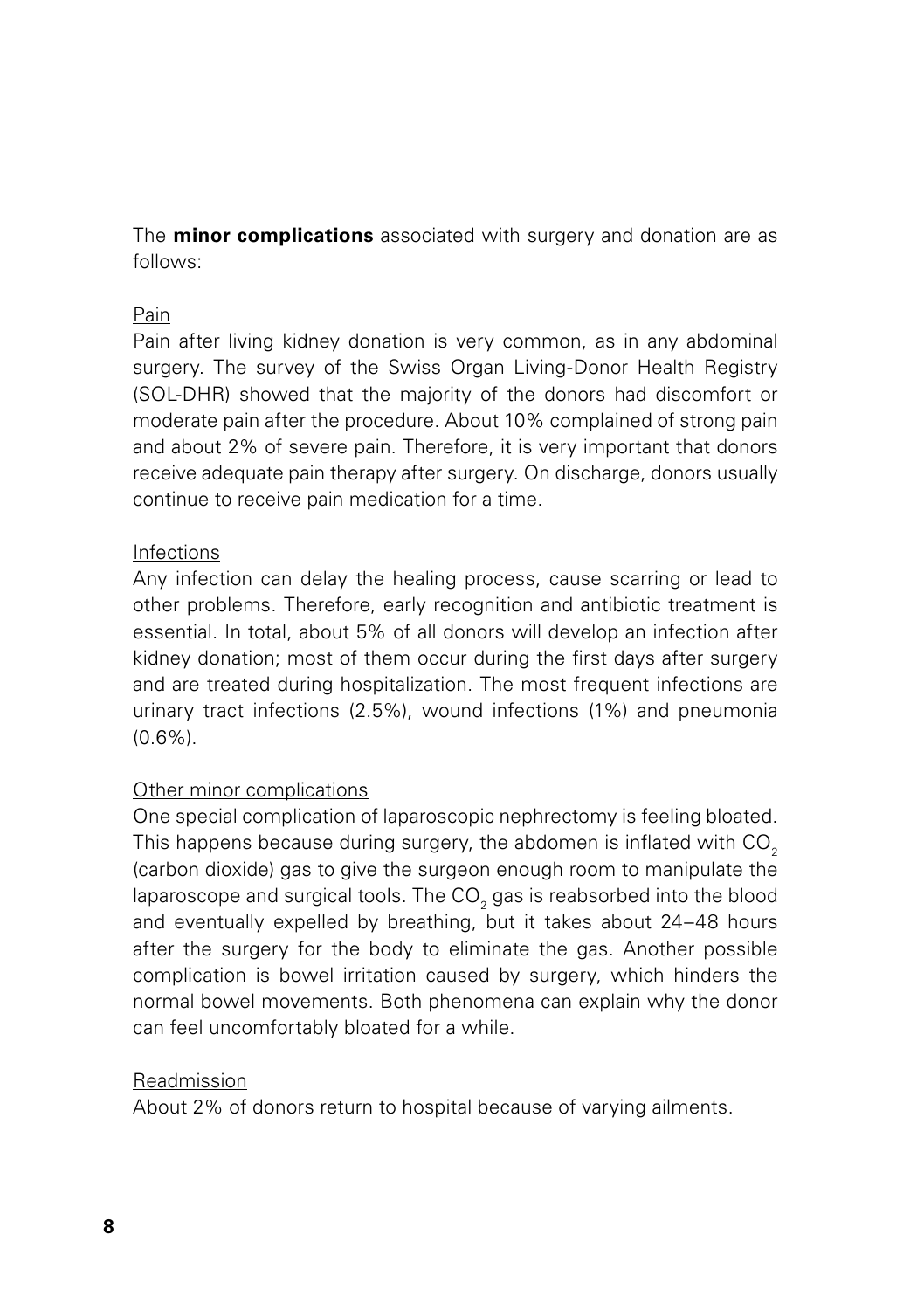#### **Major surgical complications** are seen in about 1.7% of donors.

According to the data from SOL-DHR the following major complications occurred:

- Bleeding requiring blood transfusion in 0.8% of donors
- Injury of lymphatic vessels leading to lymphatic fluid accumulation (lymphocele) in 0.38% of donors
- Air trapped between the chest wall and lung (pneumothorax) in 0.25% of donors
- Thrombosis and pulmonary embolism in 0.24% of donors
- Injury of the bowel in 0.18% of donors

The total risk of reoperation due to surgical complications after donation is about 0.5%.

#### Surgical long-term complications after donation

The great majority of donation surgeries go well in the long term. However, about 1.4% of the donors have reported chronic pain linked to nerve damage, hernia or intestinal obstruction.

#### **3.2 Long-term complications**

#### Arterial hypertension, proteinuria and life expectancy

The risk of developing arterial hypertension is a crucial aspect after kidney donation.

Data from SOL-DHR showed that five to ten years after donation the frequency of arterial hypertension in 60-year-old donors is about 30%. Importantly, this is not significantly different from the general Swiss population. However, the incidence of hypertension is higher following donation when compared with donors before donation. Therefore, we can conclude that kidney donation is associated with an elevated risk of developing high blood pressure, but this risk is not higher than in the general Swiss population.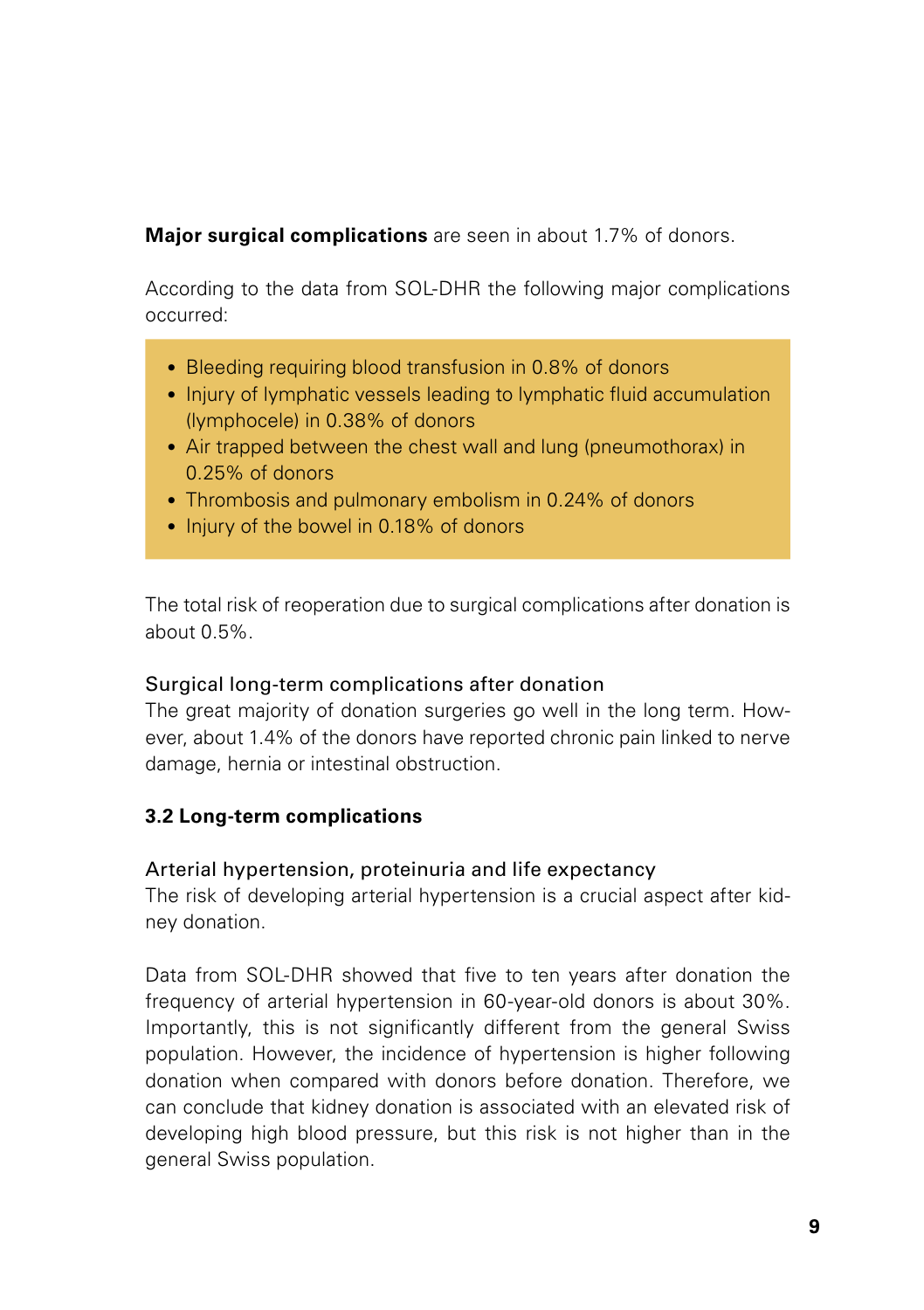After nephrectomy the risk of abnormally high protein excretion in the urine can be increased. This is called proteinuria. The main protein excreted is albumin, hence albuminuria. The data of the SOL-DHR found that ten years after donation albuminuria is evident in 7.3% of the cases. Although, this has not been shown to have a negative impact on kidney donors, some studies show that patients with increased albumin excretion have a higher risk of developing cardiovascular problems. Therefore the cardiovascular risk was also investigated by the SOL-DHR with a focus on arterial hypertension. This data demonstrates that the cardiovascular risk of the donors is not elevated compared to the general population. There is no evidence that life expectancy is shortened after living kidney donation.

#### **3.3 Psycho-social situation of donors after kidney donation**

In the course of their follow-up care, donors receive questionnaires from SOL-DHR about their state of health – one year and then every five years after donation.

On the basis of these questionnaires, the donors' state of health can be assessed:

#### General health of kidney donors after donation

Most donors (92%) are in the same state of health one year after donation as before, and report feeling good to excellent. The same results are also reported several years after donation, regardless of age or gender. 5.6% of donors feel suboptimal and 1.4% feel poor. 1% did not answer.

#### Fitness after donation

On average, kidney donors require three to four months until they have fully recovered from donation. One year after donation, 89% of the donors feel as fit as before donation, and 7% require more time for their convalescence due to tiredness, pain or other problems. 4% did not answer.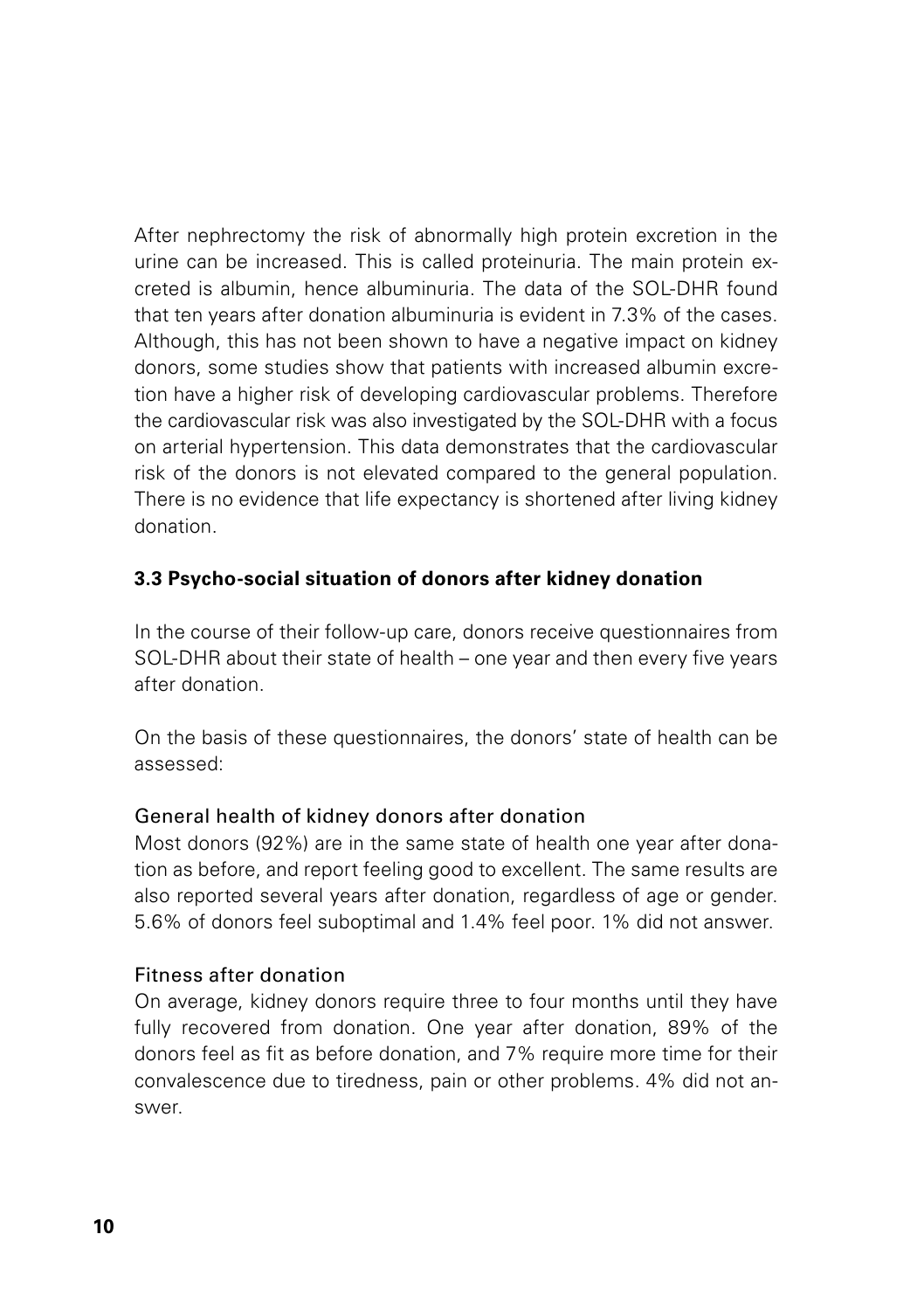#### Tiredness after donation

After one year, 8.5% of donors report that they become tired quickly since donation and require more recovery and rest periods. They also report being somewhat limited in their performance. This is equal for both male and female donors as well as for younger and older donors. Other donors feel only a slight sense of tiredness, but feel unaffected in terms of their fitness, and do not perceive their fatigue as a disability resulting from donation. Only a few donors mention fatigue five years after donation, as this symptom appears to diminish progressively after donation. The reason for fatigue experienced by some donors is still unknown.

#### Change of occupation

The necessity for a donor to change occupation after donation is very rare. In the last 20 years, two donors (0.3%) could not continue in their previous occupation due to pain, and have had to change their occupation.

#### **Disability**

Similarly, 'complete disability' resulting from kidney donation is also rare (0.3%). Most donors (98%) do not experience any restrictions regarding their occupation and are fully employable after donation. However, 1% reported feeling a limited level of fitness for work, mentioning tiredness, pain or mental problems.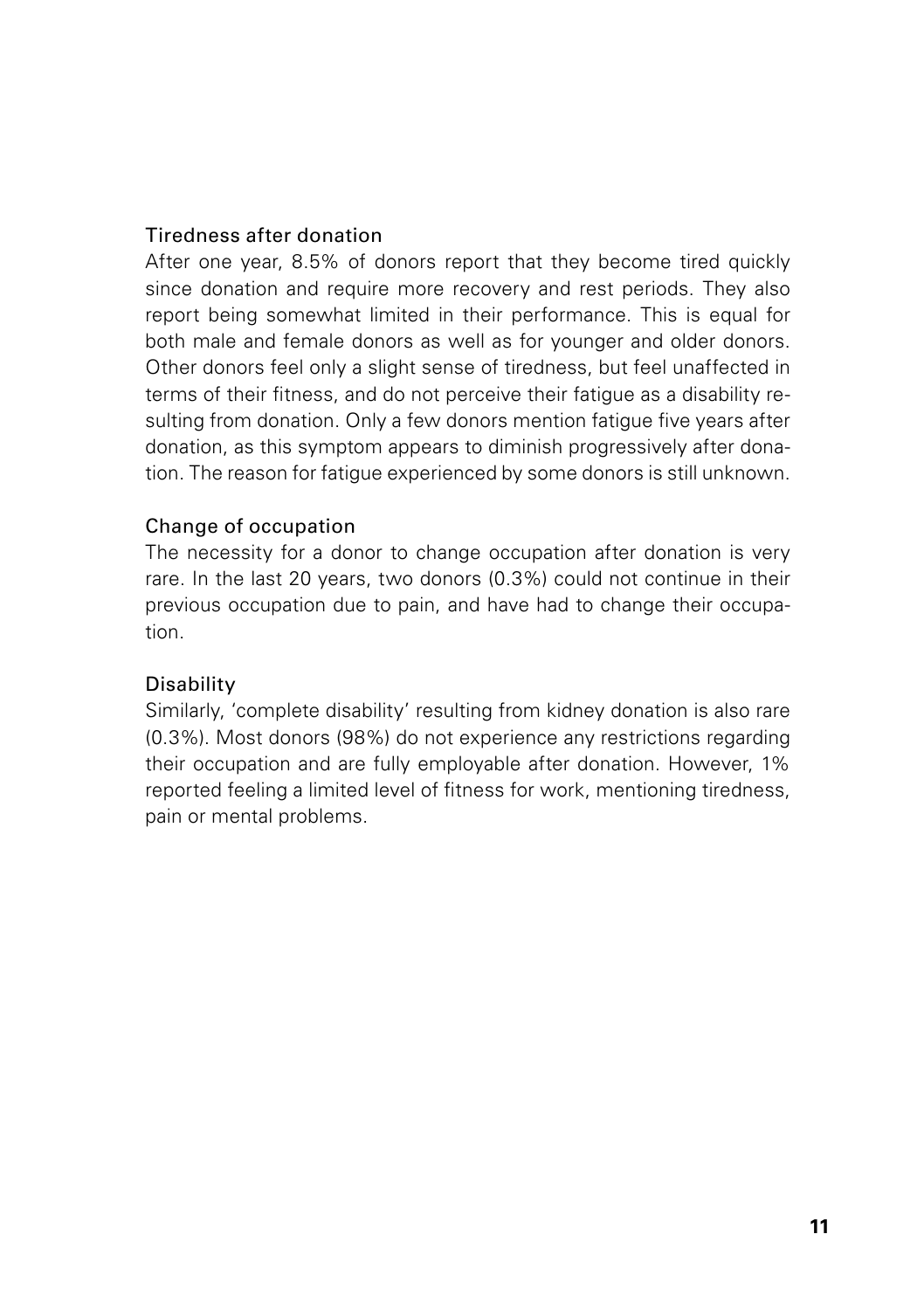Donors answered the question, 'Do you have any disadvantages due to donation one year after donation?' in the following ways:

- 71.4% of donors reported that there were no disadvantages
- 6.2% did not answer the question
- 22.4% mentioned the following problems:
	- Tiredness 6.8%
	- $-$  Pain 4.2%
	- Problems related to scarring 2.7%
	- Abdominal problems 1.3%
	- Other problems 4.7%
	- Financial problems 1.7%
	- Psychological problems 1%

#### Relationship to the recipient

The majority of donors reported no change in their relationship to the recipient; 20% noticed an improvement and 2% a worsening in their relationship following donation.

#### Willingness to donate

The majority of the donors (more than 94%) did not express any regret regarding their organ donation and would donate again. Many donors wrote that it was, in fact, a pleasure for them, to have been able to help a person who was unwell (sick). This feeling among donors appears stable, many years after donation. However, there are also a small number of donors (3.5%) who say they would not donate again. Reasons are related to the recipient's poor medical outcome, but also to problems of the donor.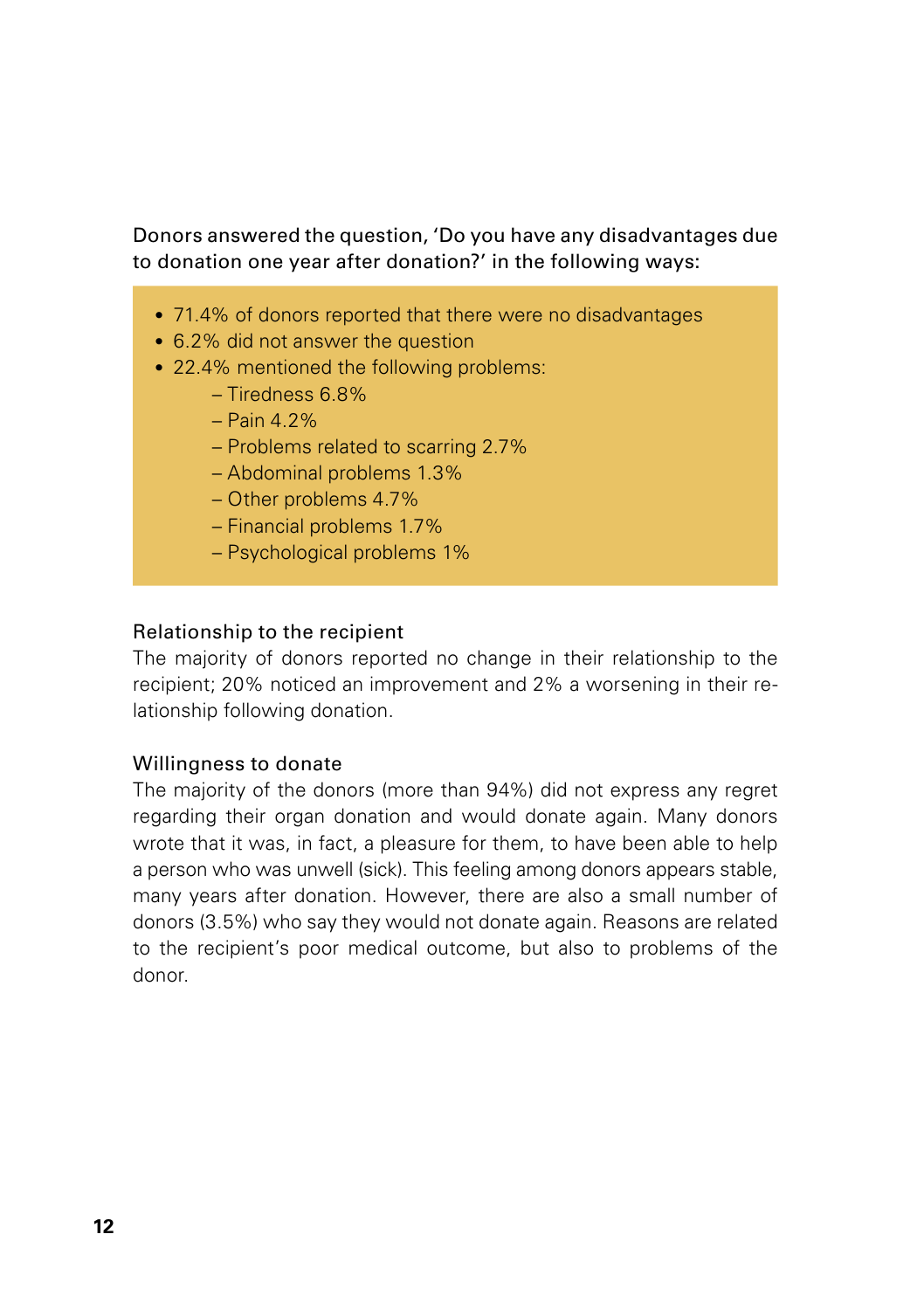### **4. Life after kidney donation**

As living kidney donation is an elective surgery performed on a person in good health, no severe changes should occur in their lives afterwards.

Living kidney donors usually do not require any medication in the long term; analgesics are commonly prescribed during the first days or weeks.

The donor's social life should not be affected by kidney donation. Return to work will be possible one to two months after surgery, depending of the kind of job (mainly seated or standing up). For donors with physically demanding jobs, three to four months might be required before returning to work. Generally, heavy lifting is not recommended for about six weeks after surgery. It will be possible to participate in sports about three months after donation. Driving a car is possible as soon as fastening the safety belt is not painful.

Kidney donation does not require a specific diet. For unknown reasons, donation is associated with a higher prevalence of weight gain and obesity. As smoking, obesity, high blood pressure and elevated blood glucose levels are associated with increased risk for protein in the urine and renal failure, these risk factors should be particularly avoided after kidney donation. Therefore, good health maintenance behaviours should be initiated or maintained, e.g. regular exercise, smoking cessation and medical check-ups.

Donor nephrectomy is not detrimental to future pregnancies. However, it is recommended to delay pregnancy for about one year, to assess renal function prior to conception (evaluation of blood pressure, renal function and albuminuria). In addition, it's important to verify that the mother's renal function is normal following the delivery of the baby.

#### Medication

In general you can take any medication after donation. It is wise to avoid long-term use of certain painkillers such as Ponstan®, Voltaren®, Brufen®. Painkillers like paracetamol (e.g. Dafalgan®, Panadol®, Dolprone®) are harmless.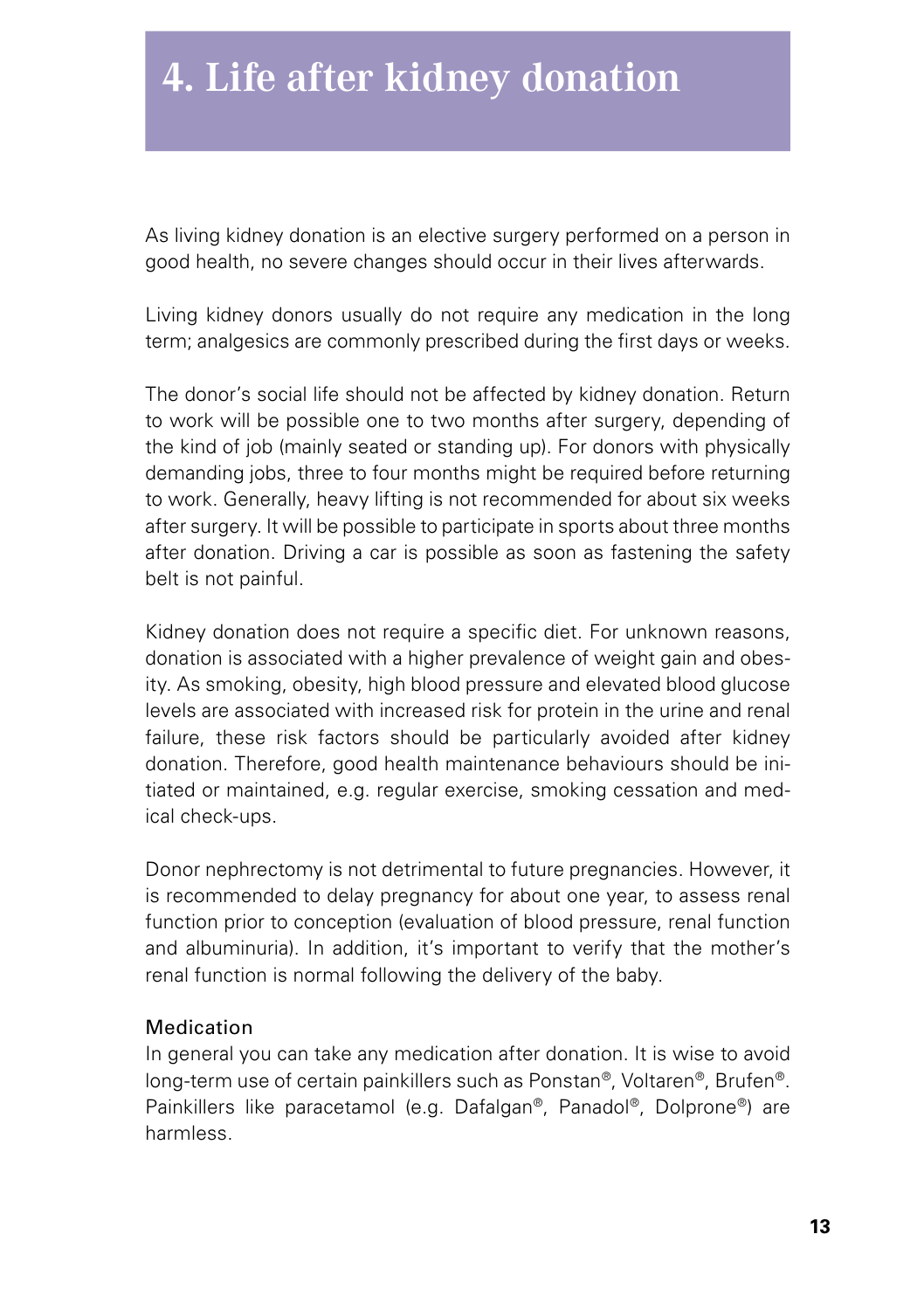### **5. Short- and long-term outcomes of recipients**

Although over 95% of living-donor kidneys transplants are successful, it is possible that a transplanted kidney does not function and has to be removed. However, the advantages of living kidney donation are:

#### A better short-term outcome related to:

1) A healthier recipient at the time of transplantation

While awaiting a cadaveric organ, a patient's health can decline to the point where poor health affects the success of the transplant. In a small number of cases, the patient may no longer be well enough to undergo the operation. Living kidney transplantation prevents this problem. The operation can be planned and performed under optimal conditions, with a much shorter waiting time, and even before the beginning of endstage renal disease. A living donation carried out at the right time can avoid the need for dialysis.

#### 2) A better quality of the transplanted kidney

There are two main reasons for this. First, the kidney comes from a carefully selected healthy donor. Second, the length of time between removing the kidney from the donor and transplanting it into the recipient is shorter than for a deceased donation. Thus, the transplanted kidney functions right away, while a kidney from a deceased donor may take days or weeks before it starts to work normally.

#### 3) A faster recovery for the recipient

In most cases, organs from living donors begin to function immediately after transplantation, and the recipient recovers faster, shortening the length of his or her hospital stay.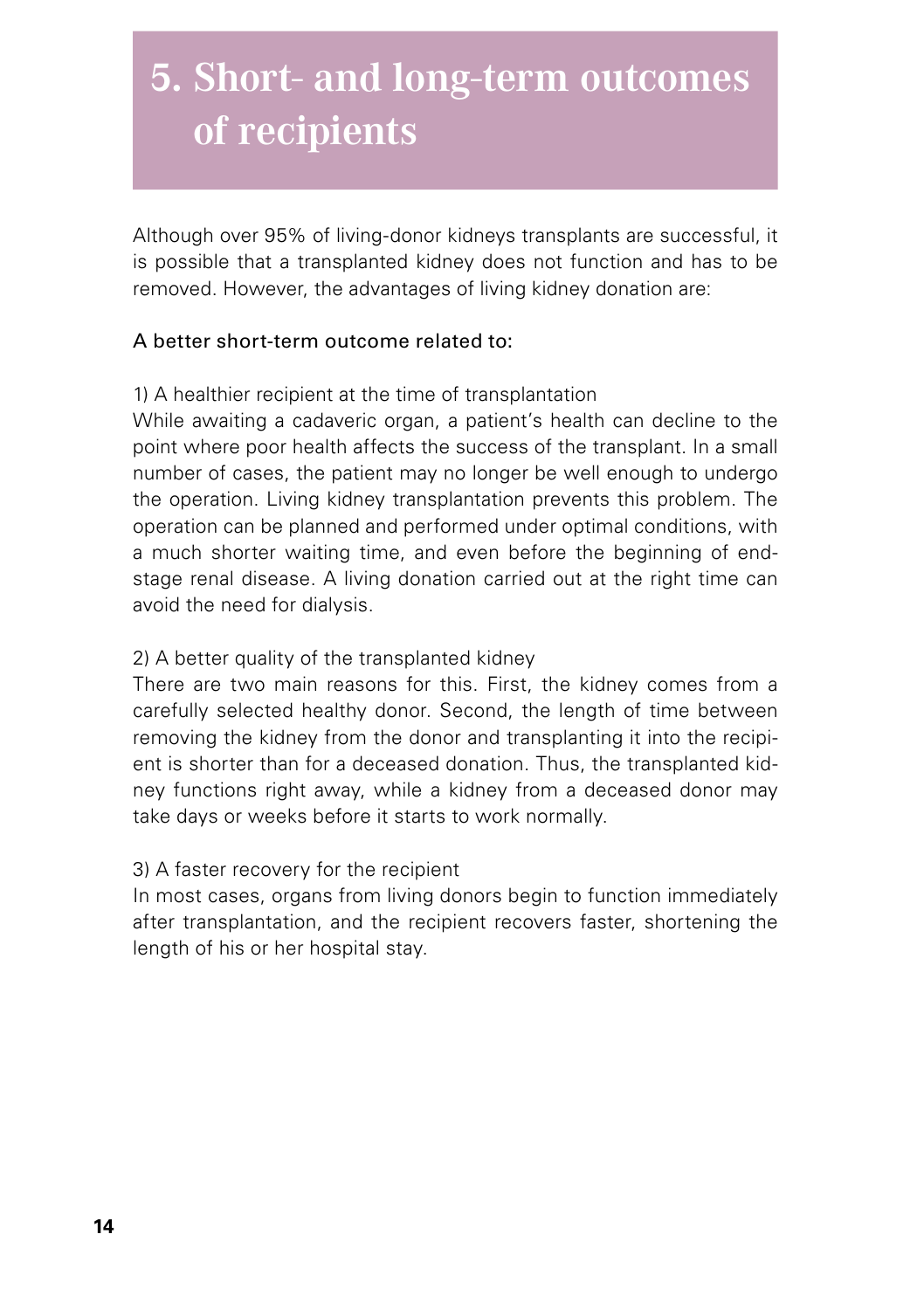However, during the first months following transplantation, recipients from living donation kidneys are still exposed to the same dangers than recipients of cadaveric kidneys, namely infections and organ rejection.

#### A better long-term outcome related to:

#### 1) Longer graft survival

The outcomes for both deceased- and living-donor kidney transplants are excellent over the first two years. In the long term, there is growing evidence that organs donated by living donors last longer than those from deceased donors.

#### 2) Longer life expectancy

A kidney transplant doubles life expectancy compared to remaining on dialysis treatment, mainly by lowering the cardiovascular risk factors associated with renal failure. A living kidney transplantation, performed at an early, optimal time point – very often pre-emptively (i.e. avoiding dialysis) – will therefore have a very positive impact on the recipient's health state and life expectancy.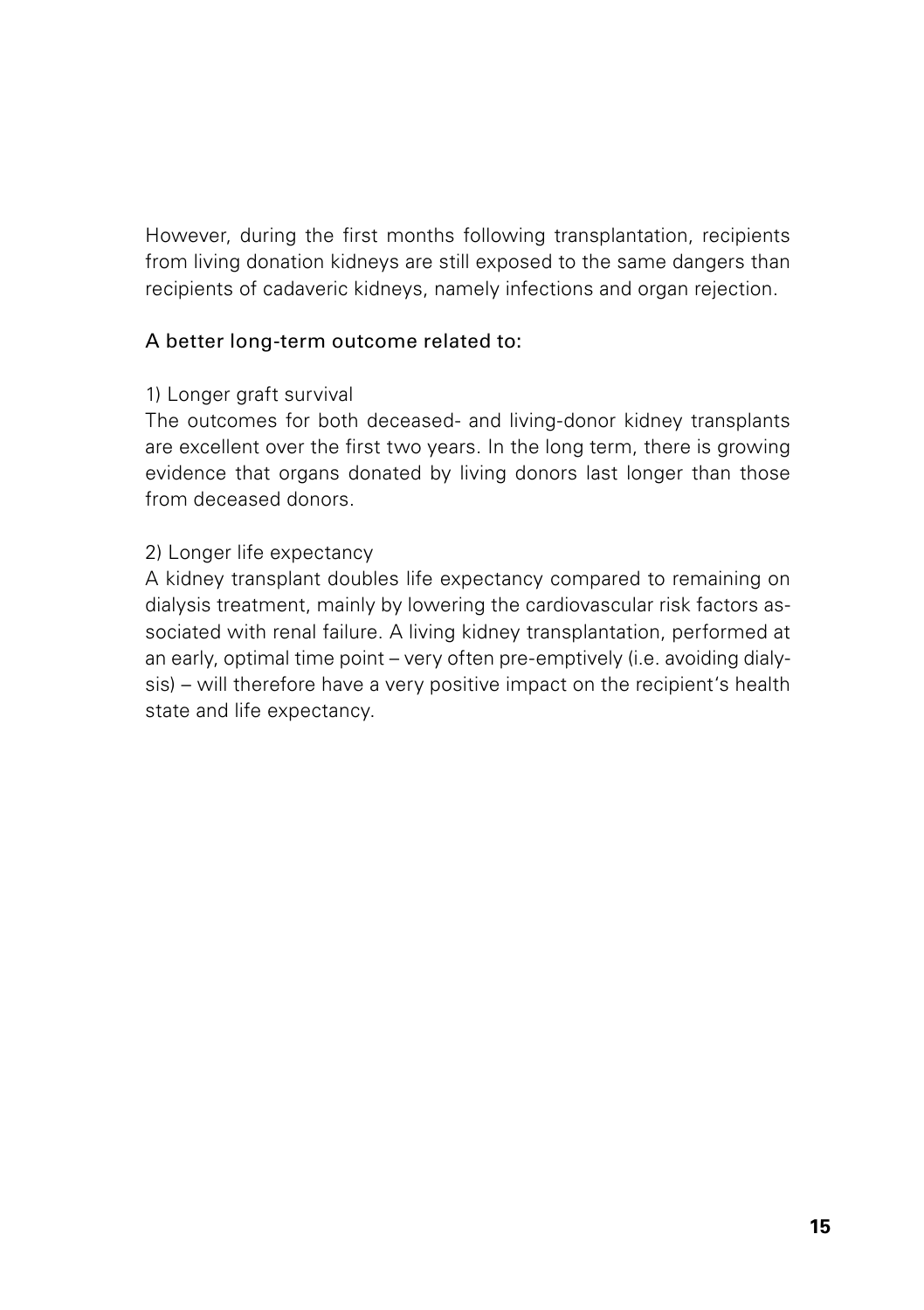### **6. Living donor nephrectomy for transplantation**

#### **6.1 Preparation for surgery**

A kidney living donor does not need surgery for his own benefit, but accepts an operation to help a sick person. The operation can only be performed when the donor's future health is not in jeopardy. It is quite normal for a donor and the donor's family to have fears and concerns about potential complications. This might be felt by some as reluctance to donate; rather, this is a natural reaction to a major surgery. The transplant team including the coordinators and the surgeon are prepared to speak openly with potential donors about these fears.

The donor's evaluation process is aimed first to ensure that the donor is fit and in very good health, and second to decide which kidney will be harvested.

The choice of donating the right or left kidney is done with the emphasis on donor safety based on radiological imaging that will show the anatomy, position, presence of cysts, the number of blood vessels, and the anatomy of the ureter, as well as on functional tests. In Switzerland, the left kidney is donated from 65% of living donors. This is because the longer left renal vein makes transplantation easier.

In Figure 1, you can see the adrenal glands located in the fat surrounding the upper part of the kidneys: they have no direct connection with the kidney and the donor will keep this gland (producing hormones such as cortisol and adrenaline).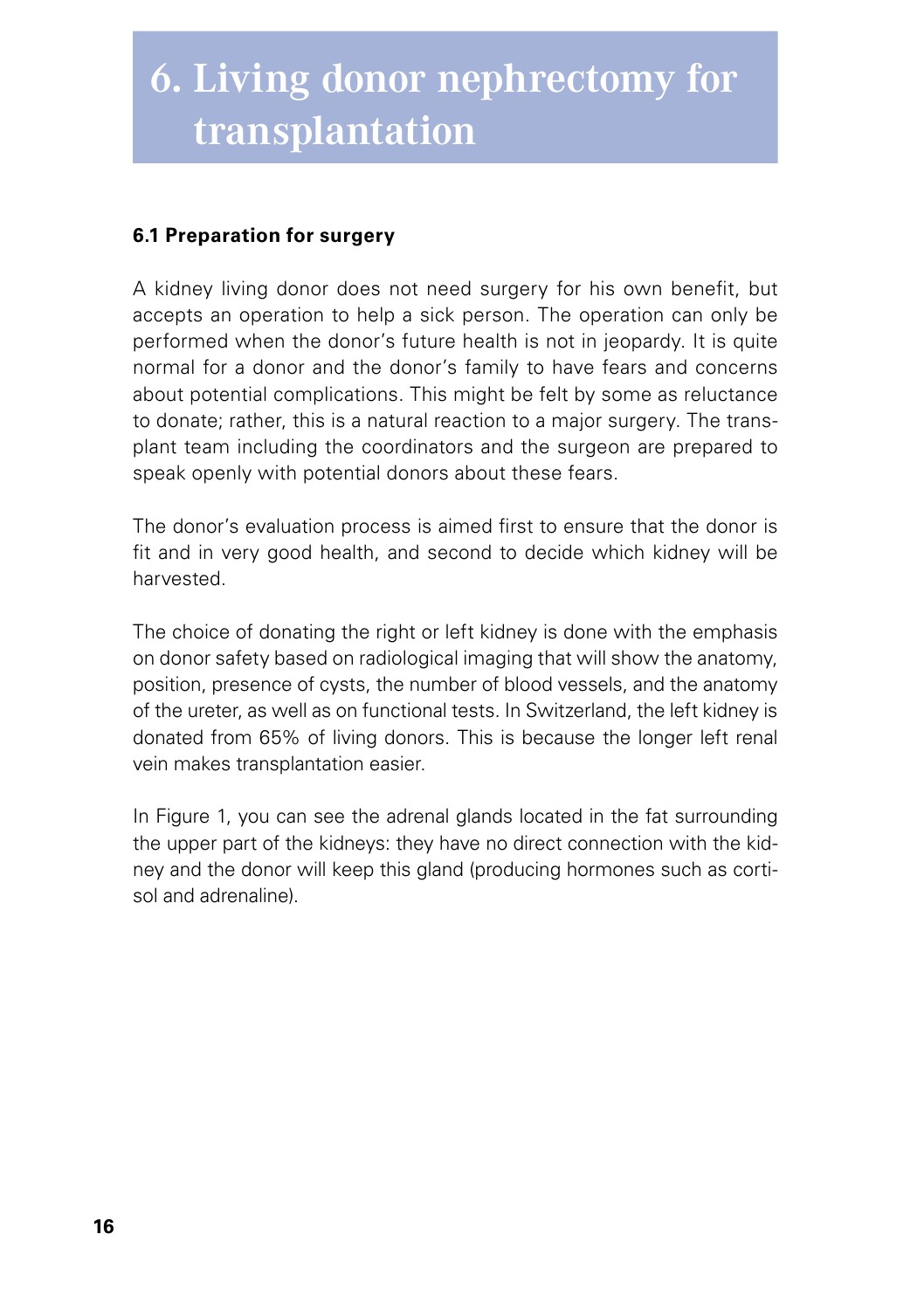

#### *Figure 1: Anatomical situation of kidneys and adrenal glands*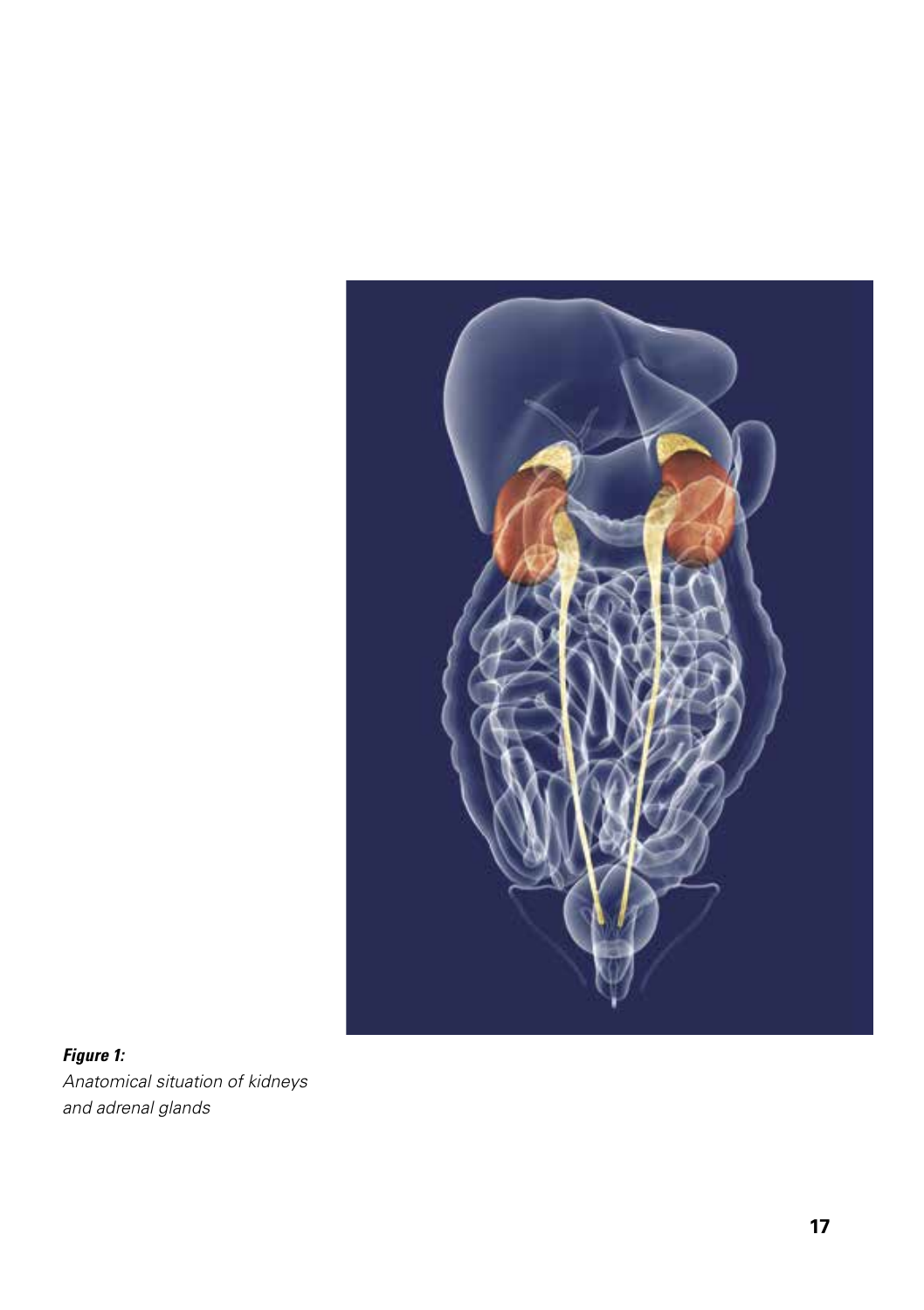#### **6.2 How surgery is performed**

Living donor nephrectomy requires general anaesthesia. An anaesthesiologist will provide the donor with information about the anaesthetic technique and the medication for pain control following surgery.

In the late 1990s, minimally invasive surgical techniques (laparoscopy, retroperitoneoscopy) replaced open donor nephrectomy as the standard technique in all centres in Switzerland. These techniques are preferred because scars, pain and abdominal discomfort are reduced, resulting in faster recovery and return to normal activities.

Details regarding the precise surgical technique (number of scars, how the kidney will be removed, etc.) are slightly different for every donor and are explained case by case by the surgeon. Briefly, a minimally invasive surgical procedure means that the surgeon operates almost exclusively through small (0.5–1.2 cm) incisions made for the insertion of small instruments. The largest scar (about 8–10 cm) is necessary for removing the kidney. If possible a previous scar can be used. According to the surgical technique, kidney anatomy and past medical history (previous abdominal surgery for example), the operation can last between two and five hours. In a limited number of cases, open surgery may still be required, for example, when a laparoscopic procedure has to be changed to an open surgery due to complications arising during the laparoscopic operation. In addition, a history of previous abdominal surgery or a difficult vascular anatomy can make a laparoscopic procedure impossible. The surgeon will discuss this issue during the evaluation process with the donor.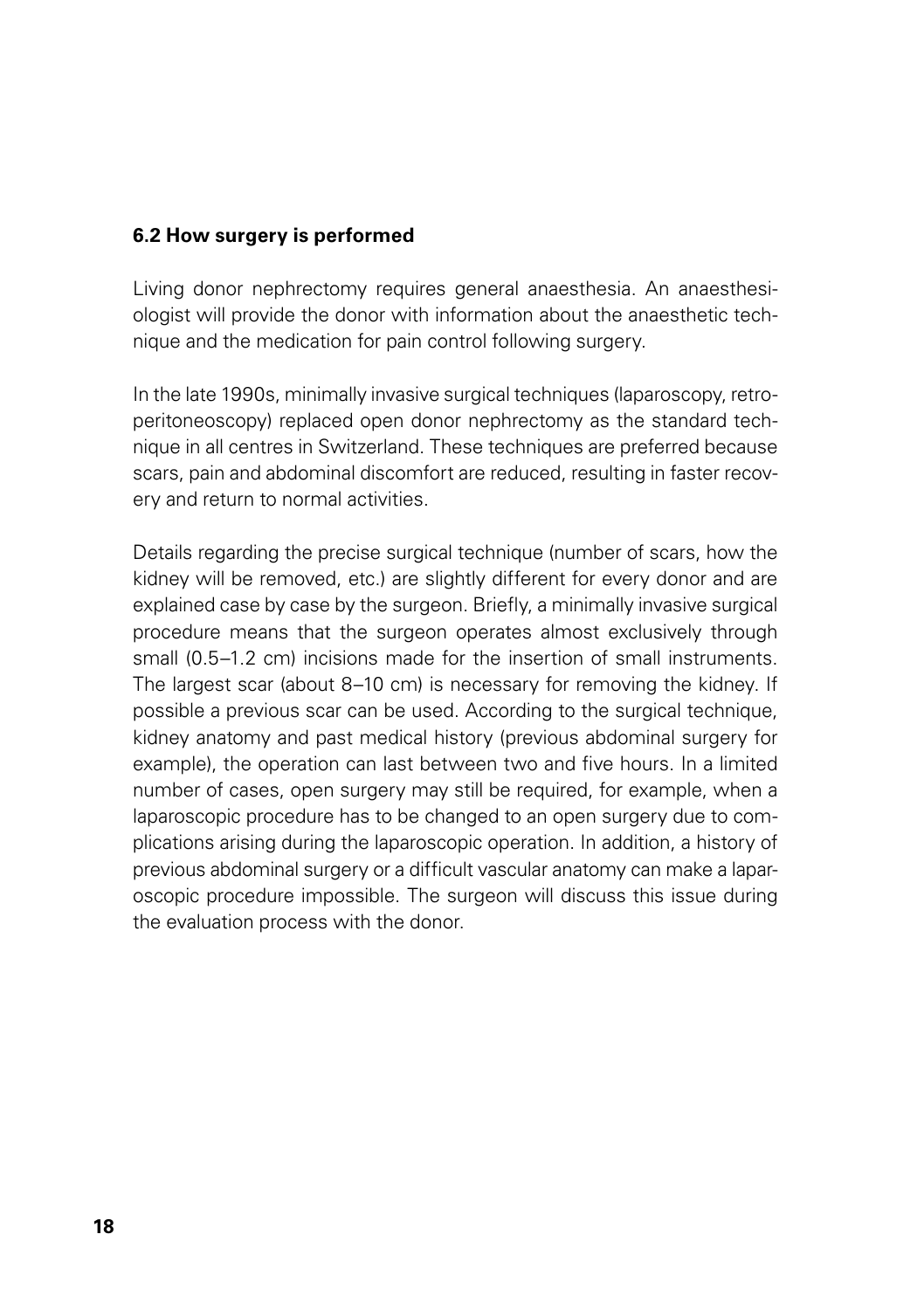### **7. Medical evaluation of living kidney donors**

Potential living kidney donors must undergo a detailed medical evaluation before donation. This evaluation has five main goals, safety of the donor being the primary goal.

#### **7.1 Evaluation of the immediate operative risks for the donor**

The operative risk of kidney donation includes the surgical risks and the risks of general anaesthesia. The latter are mainly associated with pre-existing diseases of the heart and/or lungs. To exclude serious medical problems with these organs, a detailed clinical history is taken, and several medical examinations are performed, such as x-rays, echocardiography (ultrasonography of the heart) and an electrocardiogram. If the result of one of these examinations is not normal, further evaluations are discussed with the donor. Usually, potential donors with previous serious problems involving the cardiovascular system are not accepted for donation.

The general risks of any surgical intervention are wound infections and bleeding. Unexpected bleeding problems are often associated with an anatomical variation of the kidney. Therefore, to evaluate the exact anatomy of both kidneys, their vessels and the urinary tract, a magnetic resonance imaging or a CT scan is performed.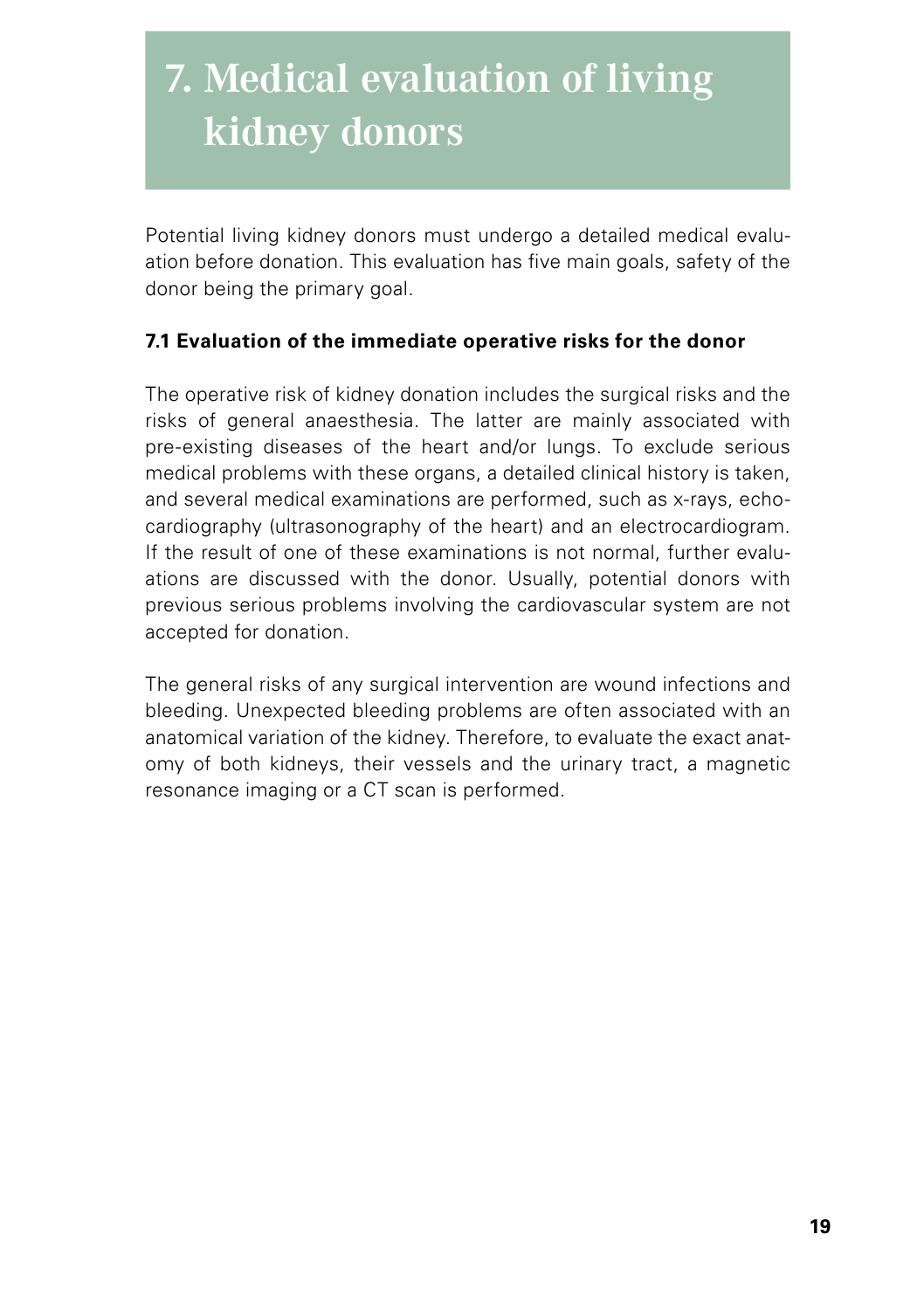#### **7.2 Evaluation of long-term cardiovascular risk after kidney donation**

As the main long-term risk after kidney donation is the development of arterial hypertension, evaluation of blood pressure before donation is crucial. The physician in charge will often require a 24-hour blood pressure measurement to get as much information as possible (see chapter 3).

The following points are evaluated:

- Hypertension
	- Hypertension per se does not prevent someone from donating a kidney, however, the donor's blood pressure must be controlled and below 135/85.
- Weight
	- Excessive obesity is a medical and surgical risk for donation and requires attention during the evaluation.
- Diabetes mellitus
	- A person with diabetes mellitus usually cannot donate an organ.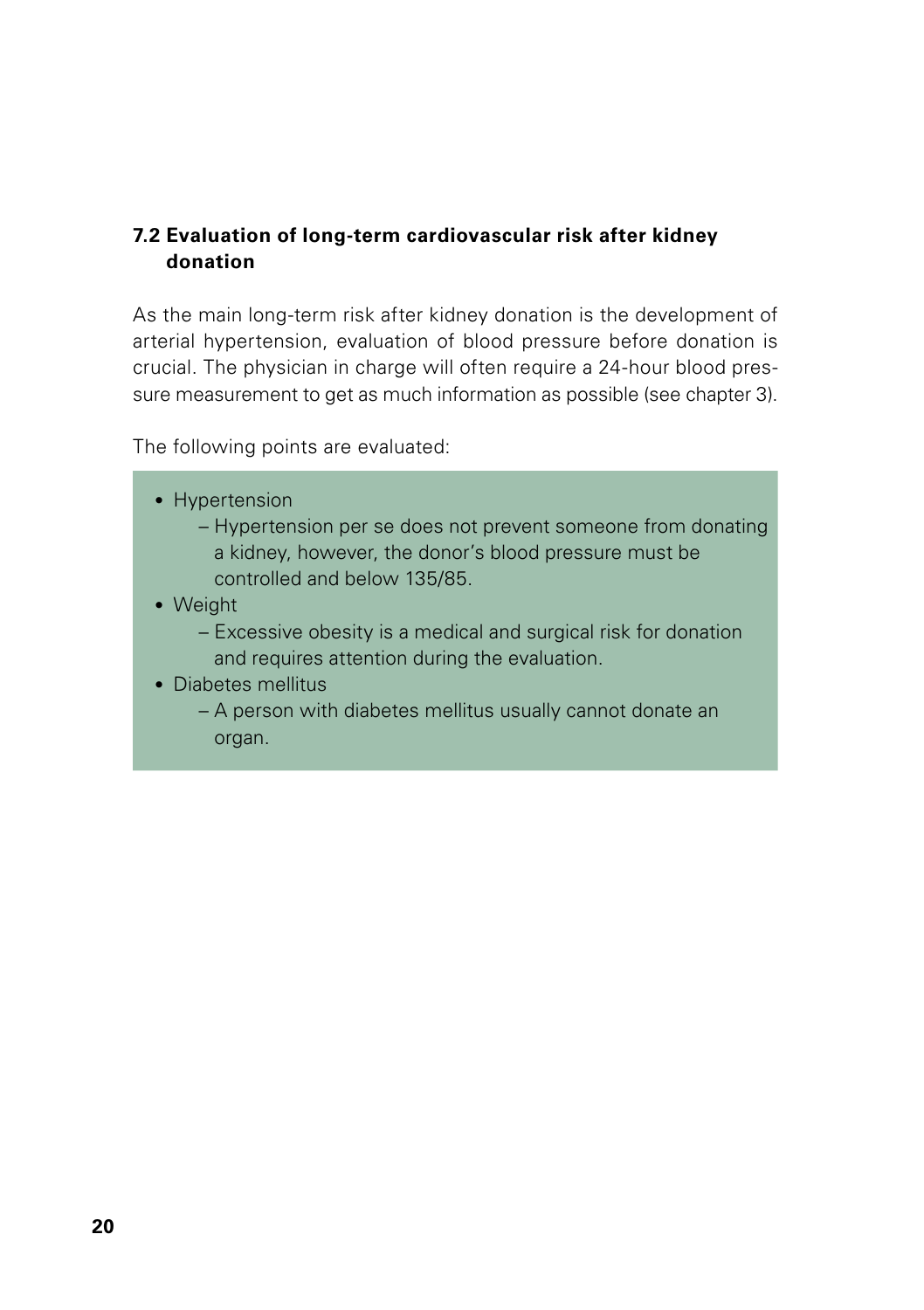#### **7.3. Avoidance of the transfer of diseases from the donor to the recipient via the transplant**

A further important goal of donor evaluation is the avoidance of the transfer of diseases from the donor to the recipient. This issue is important with regard to infectious diseases and cancer.

*Regarding infectious diseases*, the evaluation focuses on diagnosis of chronic infections, which may not have caused any symptoms up to the time of this evaluation. Infections with hepatitis B virus, hepatitis C virus. human immunodeficiency virus (HIV) and herpes viruses (such as cytomegalovirus) will be detected using blood tests. Using clinical history, lung x-ray and blood tests, the presence of tuberculosis is evaluated. Tests for additional infectious diseases may be carried out depending on the clinical, vaccination and travel history of each individual donor. Some infections could be a reason for treating the donor or even to forego donation.

*To exclude cancer*, a screening for the most frequent cancers in the general population is performed. These evaluations include:

- Lung x-ray.
- Abdominal sonography
- Colonoscopy for donors >50 years of age
- Blood tests
- Skin examination
- Urological examination
- Gynaecological evaluation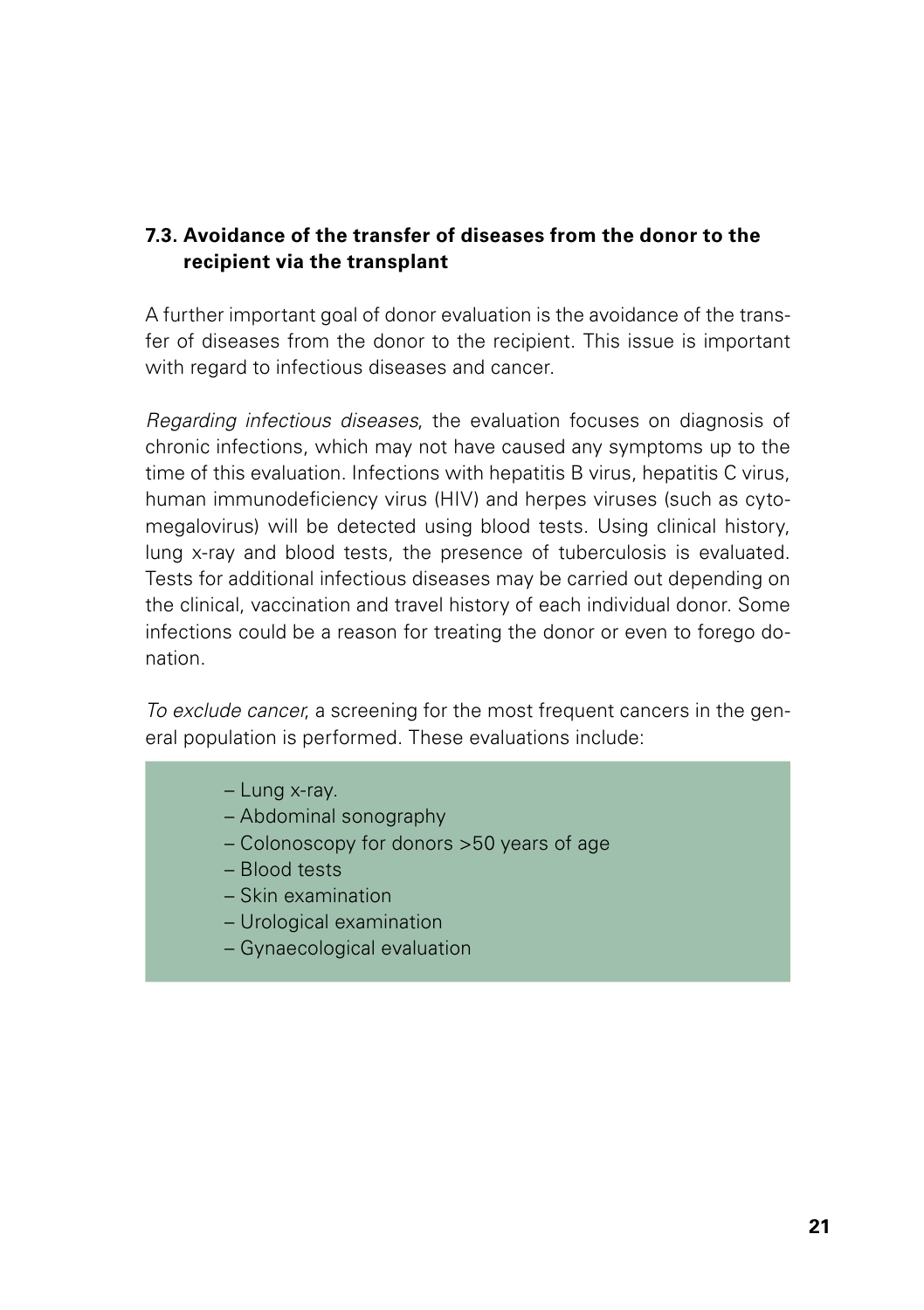#### **7.4 Evaluation of the immunological compatibility between donor and recipient**

One of the most important goals of the medical evaluation is to determine the immunological compatibility between the donor and the recipient. This involves determining the blood group (AB0 blood group system), and tissue typing (HLA system). Rhesus factor does not have to be considered.



#### *Figure 2: Blood groups and kidney donation*

*Regarding the blood group, 4 blood groups are known in humans: A, B, AB and 0. The compatibility of blood groups for transplantation and transfusions are shown in Figure 2.*

*This scheme shows that donors with blood group 0 are universal donors, and group AB recipients are universal recipients.*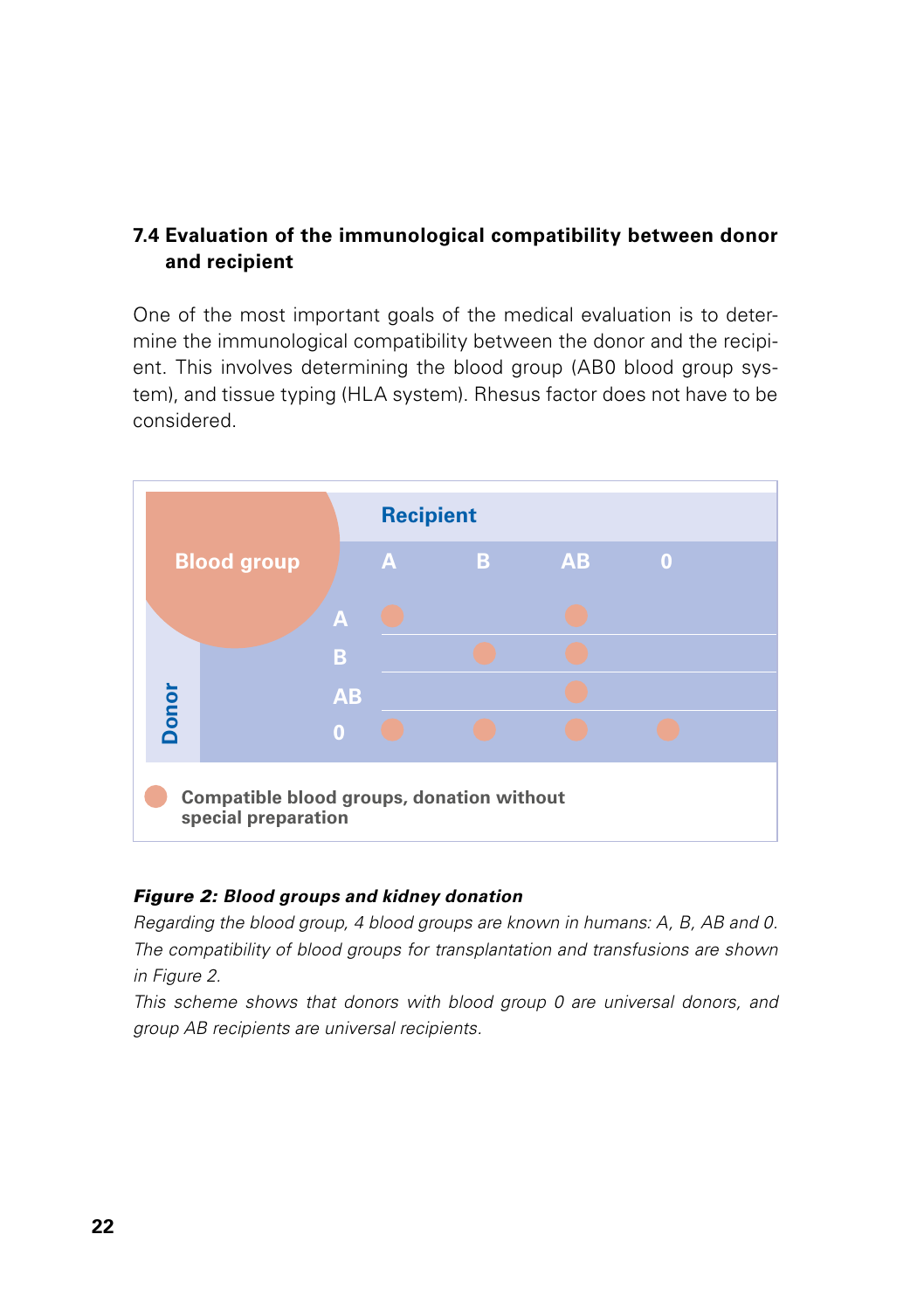Nowadays, living kidney donation with incompatible blood groups can also be performed, if no compatible donor is available. However, such transplantations require special preparation, which will be explained in detail in the transplant centre if this is required.

*Regarding the HLA system*, each donor and recipient is tissue-typed to identify his HLA (human leukocyte antigens). The presence of antibodies against donor-type HLA in the blood of the recipient is determined. This allows the transplant centre to determine the immunological risk of transplantation and helps to guide immunosuppressive treatment.

In summary, the medical evaluation of potential donors is a complete check-up that may be performed in the outpatient setting or during a short in-patient stay in some centres. It is important to understand that after this evaluation, the potential risk to the donor can be determined. However, the transplant centres cannot give a 100% guarantee of avoiding complications, and therefore very small residual risks have to be accepted by donors and recipients.

If significant medical risks for the donor are detected from these evaluations, the transplant centre can refuse the donor, even if he or she is willing to donate. This is for the benefit and safety of the donor or the recipient.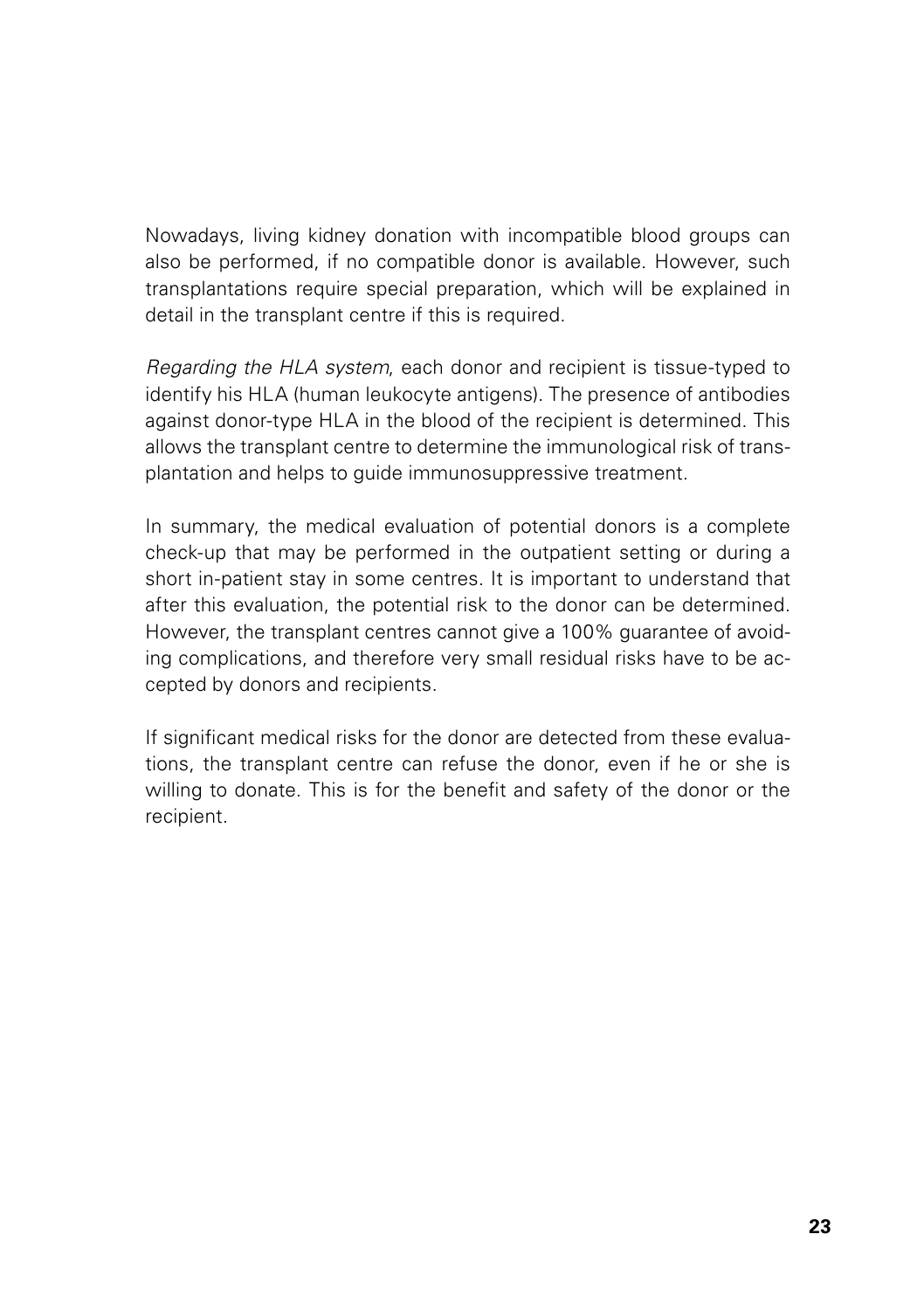#### **7.5 Psycho-social evaluation**

A living-donor kidney donation not only has physical implications for the donor but also affects the donor's psycho-social situation. In Switzerland, a psycho-social evaluation preceding living donation is required by law. It must be determined whether the living donor is mentally competent, whether his/her choice is voluntary, and if the decision to donate is founded on sufficient information. The aim is that the donor suffers no substantial physical or psychological harm.

The evaluation is conducted by a trained mental health professional (a psychiatric physician or a psychologist depending on the centre).

Several meetings may be necessary for the evaluation. In isolated cases, and with the potential donor's consent, it may be necessary to consult a third party (e.g. relatives or the primary care doctors).

The evaluation comprises the following topics in particular:

- The motivation for living donation
- The relationship to the recipient
- Psycho-social history
- The decision-making process
- History of dealing with psycho-social stress
- The present circumstances of life

The psycho-social evaluation also provides an environment where it's possible to address one's own concerns, hesitations or conflicts in order to find the best solution possible for everyone involved. Thus far, in nearly all cases a mutually agreeable solution has been found.

If the donor or the recipient does not agree with the results of the psycho-social evaluation, they have the right to obtain a second opinion from another transplant centre in Switzerland.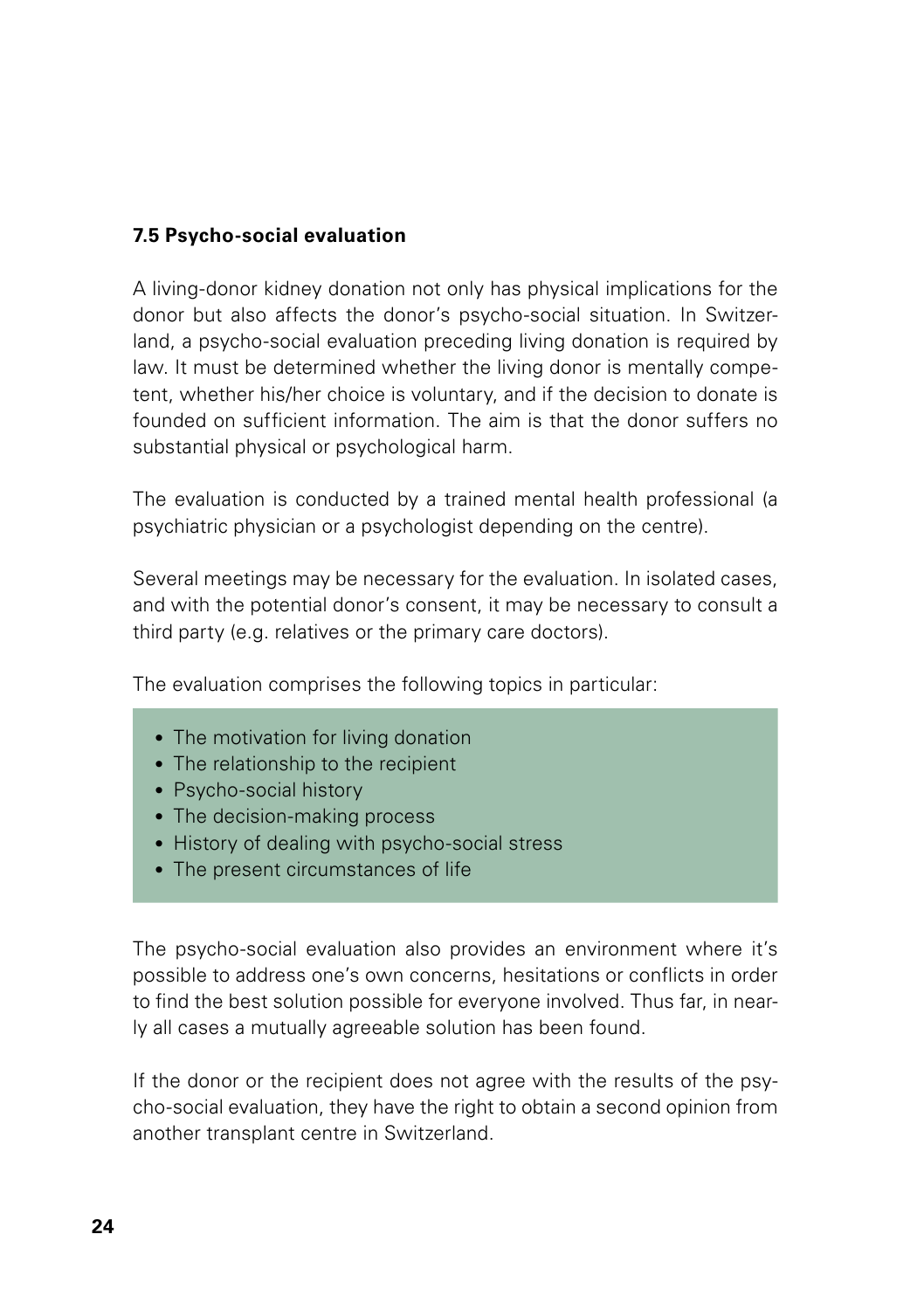### **8. Long-term follow-up of living kidney donors**

#### **8.1 Why is it essential?**

In most cases, organ donation does not affect donors' health. However, the Swiss Transplantation Act (2007) requires transplant centres to follow up the health status of people who have donated an organ (Art. 27, Transplantation Act). The Swiss Academy of Medical Science (SAMW) also emphasizes in their guidelines for living organ (liver and kidney) donation (1st version, May 2008) the importance of a periodic and professional follow-up examination. This offer to follow up the health status of organ donors after the transplantation can only be achieved by a centralized organization.

#### **8.2 Who performs the follow-up?**

In 1993, the «Swiss Organ Living-Donor Health Registry» (SOLDHR) founded by Professor Gilbert Thiel began to centralize the follow-up data of living kidney donors from all six Swiss transplant centres, and since January 2008, the follow-up data from living liver donors. The aims of this organization are:

- To ensure follow-up examinations after organ donation
- To ensure that the right measures are taken if a problem is detected during these examinations
- To gain better knowledge about the risks and benefits of living organ donation. As a result, information for donors, patients and doctors will likely improve over time.

Between 1993 and 2014, SOL-DHR prospectively enrolled 1728 kidney donors. Since 2008, SOL-DHR has also been enrolling liver donors in this follow-up program. The SOL-DHR was the first registry worldwide to continuously monitor and record the health status of living kidney donors.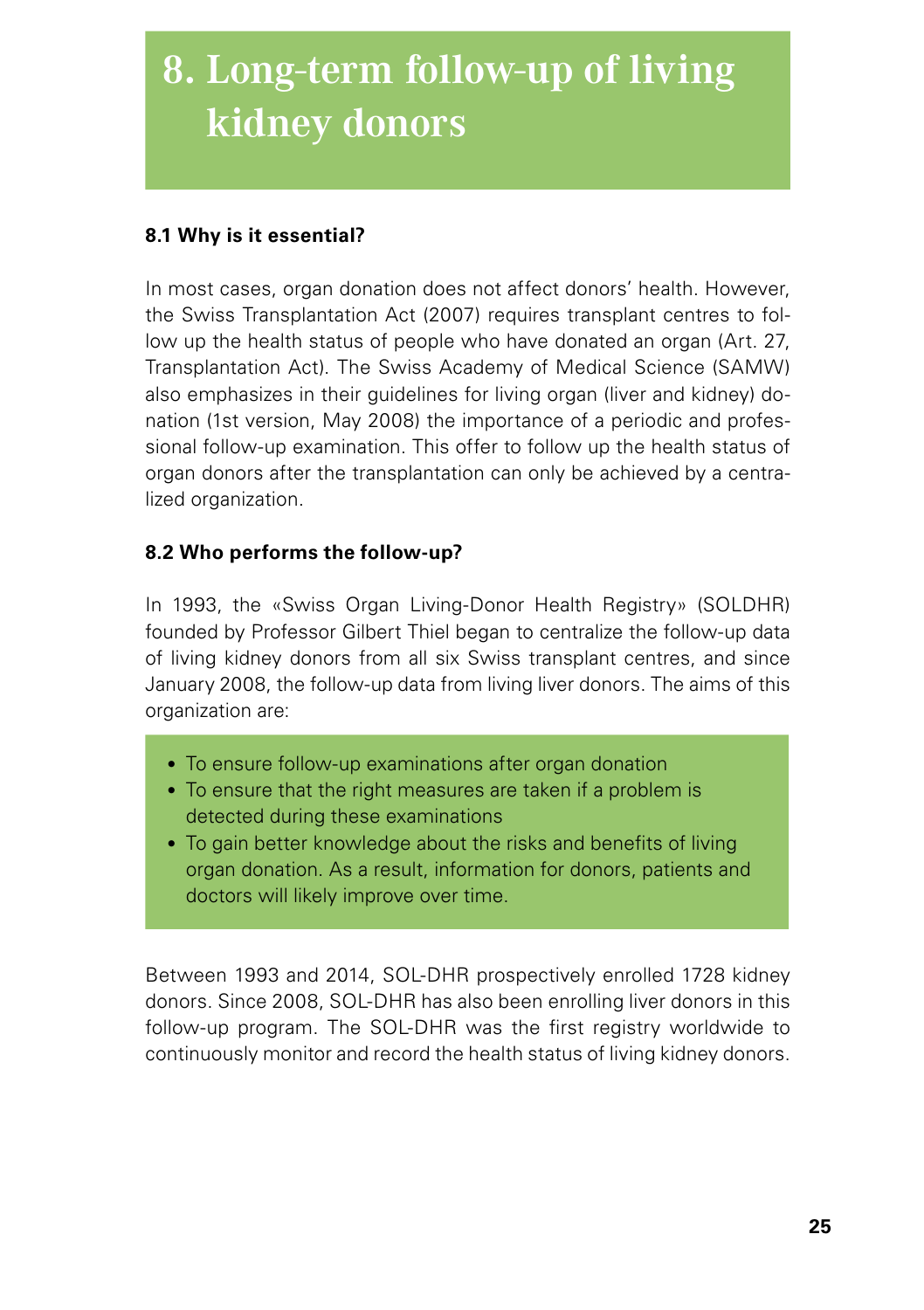SOL-DHR is in regular contact with the Swiss Living Organ Donor Association (SOLV-LN) in order to achieve a fruitful cooperation. During the annual meeting of SOLV-LN, their members are informed about the registry work and current topics.

SOL-DHR also serves as an independent point of contact for donors with problems, such as issues regarding health insurance coverage or problems with a transplant centre. The data management of the registry is absolutely confidential and only anonymous data are provided to potential donors, transplant centres and the Federal Department of Health (Bundesamt für Gesundheit, BAG).

The advantages of this health monitoring system are:

- Prospective and longitudinal health survey of living organ donors from all six Swiss transplant centres
- Organization of periodic clinical examinations
- Registration of complications and long-term (donor) problems following kidney donation by an independent organization to improve quality control and ensure transparency
- Early detection of adverse health effects in living organ donors, including notification of their doctors in order to optimize medical treatment, if necessary

#### **8.3 Which parameters will be monitored and how?**

All periodic measurements of blood and urine parameters will be performed in a central laboratory in order to avoid variations between different laboratories. By means of standardized questionnaires, donors, family doctors and transplant centres are asked about early and late problems following donation.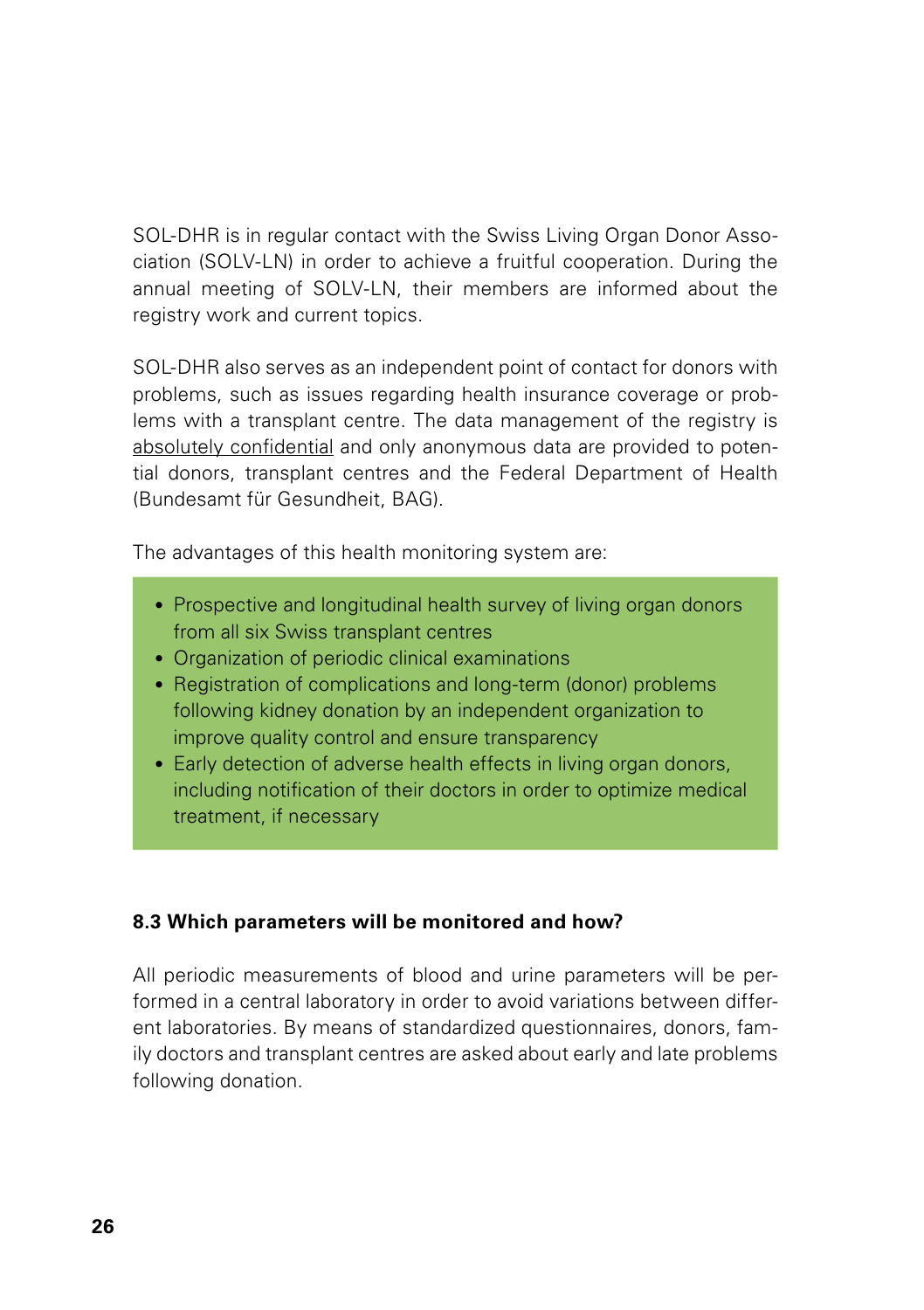After assessment of the collected data, SOL-DHR informs donors and family doctors about potential health risks and possible actions to be undertaken. One of the main aims of the registry is the regular surveillance of blood pressure and urine protein (albumin) in kidney donors. The target blood pressure of kidney donors is 130/80 mmHg, which is lower than the target for the general population. This is to avoid a potential overexertion of the remaining kidney. An increased albumin secretion in the urine (albuminuria) can be a consequence of high blood pressure and/or overexertion of the remaining kidney. In such cases, more frequent monitoring and if necessary antihypertensive treatment are recommended. The donor's social and psychological situation including financial, social or professional problems is also important, and will be followed up as well. Data obtained from the registry provide the basis for information on measuring the risk of organ donation for potential donors and doctors. Follow-up monitoring is regularly performed according to a schedule as summarized in Figure 3. Efforts are also being made for the follow-up of donors living abroad after donation.

| At hospital discharge:                                                                    | • Questionnaire on early complica-<br>tions and pain                                                                                                                                                            |
|-------------------------------------------------------------------------------------------|-----------------------------------------------------------------------------------------------------------------------------------------------------------------------------------------------------------------|
| After donation, years 1, 3, 5, 7,<br>10, and every 2 years thereaf-<br>ter:               | • Blood and urine examination<br>(Plasma creatinine and albumin-<br>uria)<br>• Simple physical examination<br>• Problem-oriented medical.<br>psychological and social history<br>taking<br>• Current medication |
| <b>Before</b> donation and at years 1,<br>5, 10, 14, 20, 24, 30 and 34 after<br>donation: | • Questionnaire about psychologic-<br>al and physical well-being<br>• Questionnaire about social<br>well-being                                                                                                  |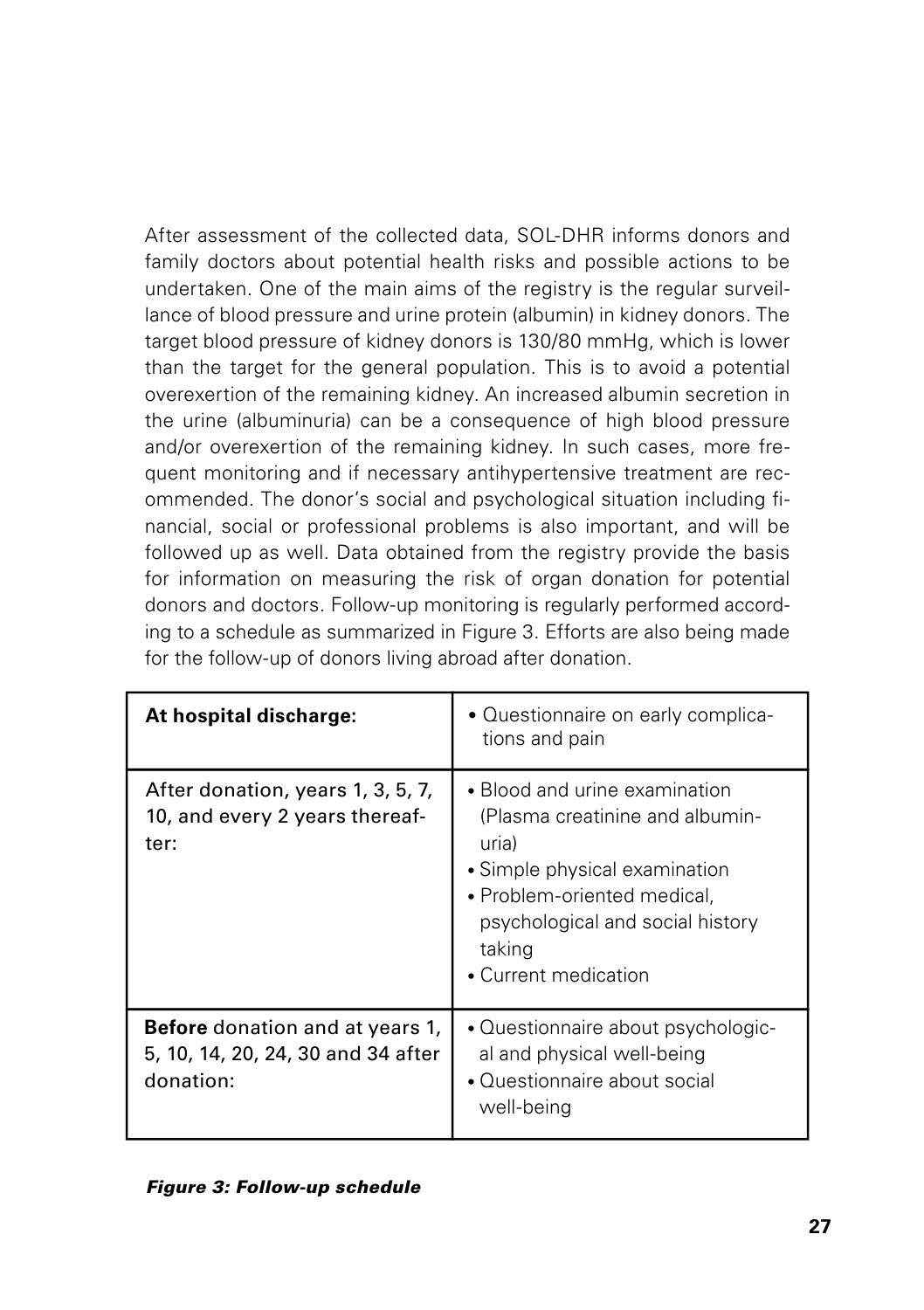#### **8.4 Practical approach**

The questionnaire immediately before the donation and the questionnaire on early problems and pain are filled in during the hospital stay. These completed questionnaires are sent to SOL-DHR by the transplant coordinator. Each transplant centre organizes a follow-up examination of donors either in their centre or by a family doctor within days to weeks after the donation.

According to the follow-up schedule (Figure 3), SOL-DHR will send donors a package containing an information letter, a medical questionnaire for the doctor, tubes for blood and urine samples and an addressed return envelope. Donors are requested to make an appointment with either their family doctor or a kidney specialist to perform the follow-up examination. After taking a clinical history and performing a physical examination, the doctor is requested to fill in the medical questionnaire and send it to SOL-DHR. Blood and urine samples will be sent to the designated laboratory for analysis.

The donor's doctor will be informed about the results directly by the designated laboratory. The registry will contact the doctor and the donor only in case of abnormal results. In complicated situations, the transplant centres will be also informed by SOL-DHR.

The majority of donors appreciate regular follow-up examinations by an independent organization. Follow-up examinations are important not only for each donor, but also for future organ donors; through this registry it's possible to obtain more knowledge about the advantages and potential problems of living organ donation.

The registry is grateful to all the donors and doctors for their invaluable cooperation. It is a great pleasure to see that donors, who deserve recognition for their generosity, are also taking care of their own health.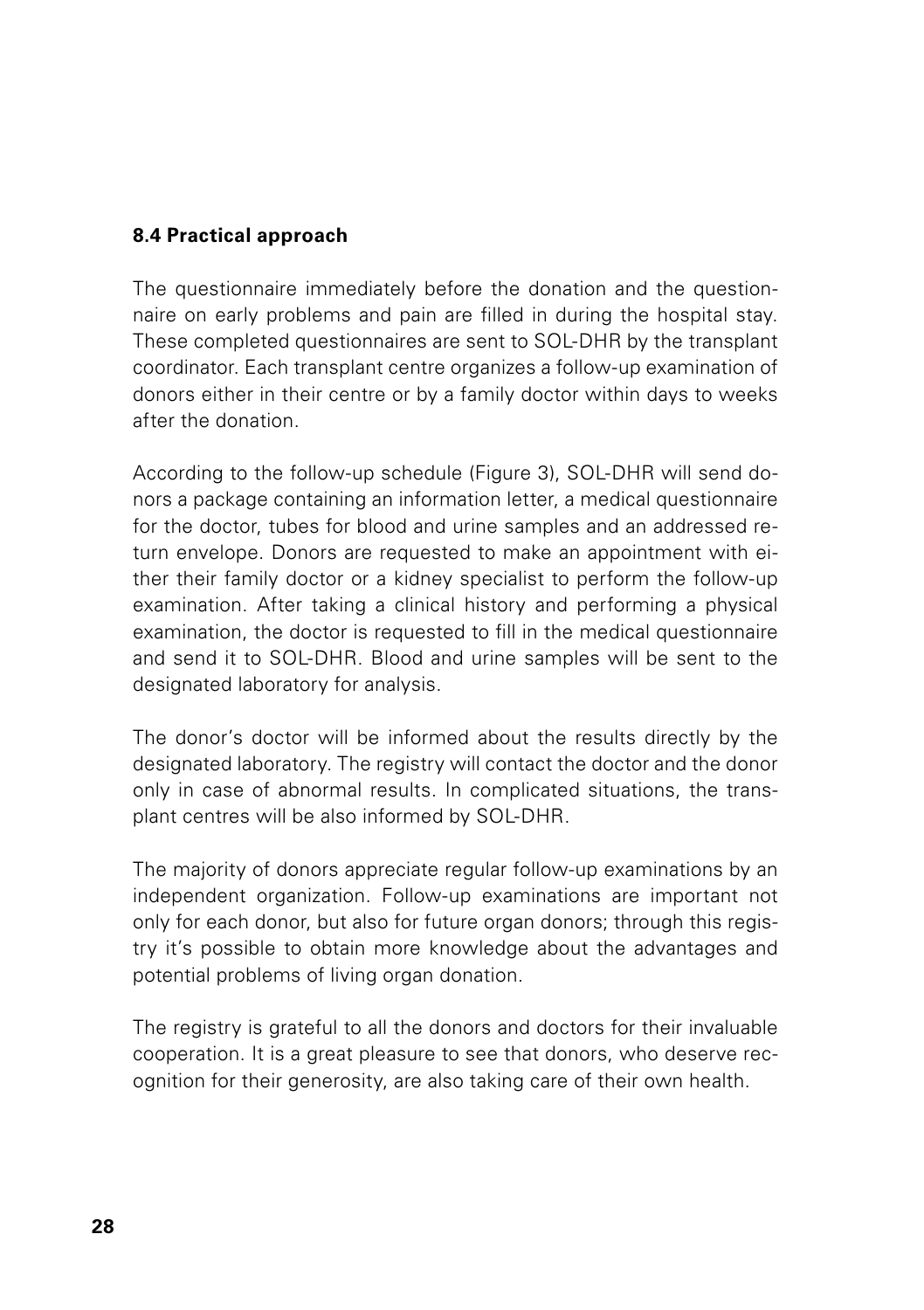If a person decides to donate an organ in Switzerland, all expenses regarding donation should be covered and not charged to the donor or to the donor's insurance. The legal basis is the 2007 Swiss Transplantation Act (articles 6 and 14), which states that the donor should have neither a financial loss nor a financial gain.

By law, all expenses occurring in the setting up of a living donation are covered by the recipient's health insurance. Therefore, the first step in a potential living donation is for the transplant centre to inform the recipient's health insurance, even if at this stage the donation is not certain.

Sometimes, despite the solid legal basis, problems or special issues arise. The transplant centre can provide help and support with these important administrative matters.

#### **The most important points**

- The donor's health insurance will not have to pay for anything related to the donation.
- The donor will receive compensation for travel costs and loss of income, but may not have a profit from donation.
- It is a wise decision to address financial questions early in the process, although this may feel strange.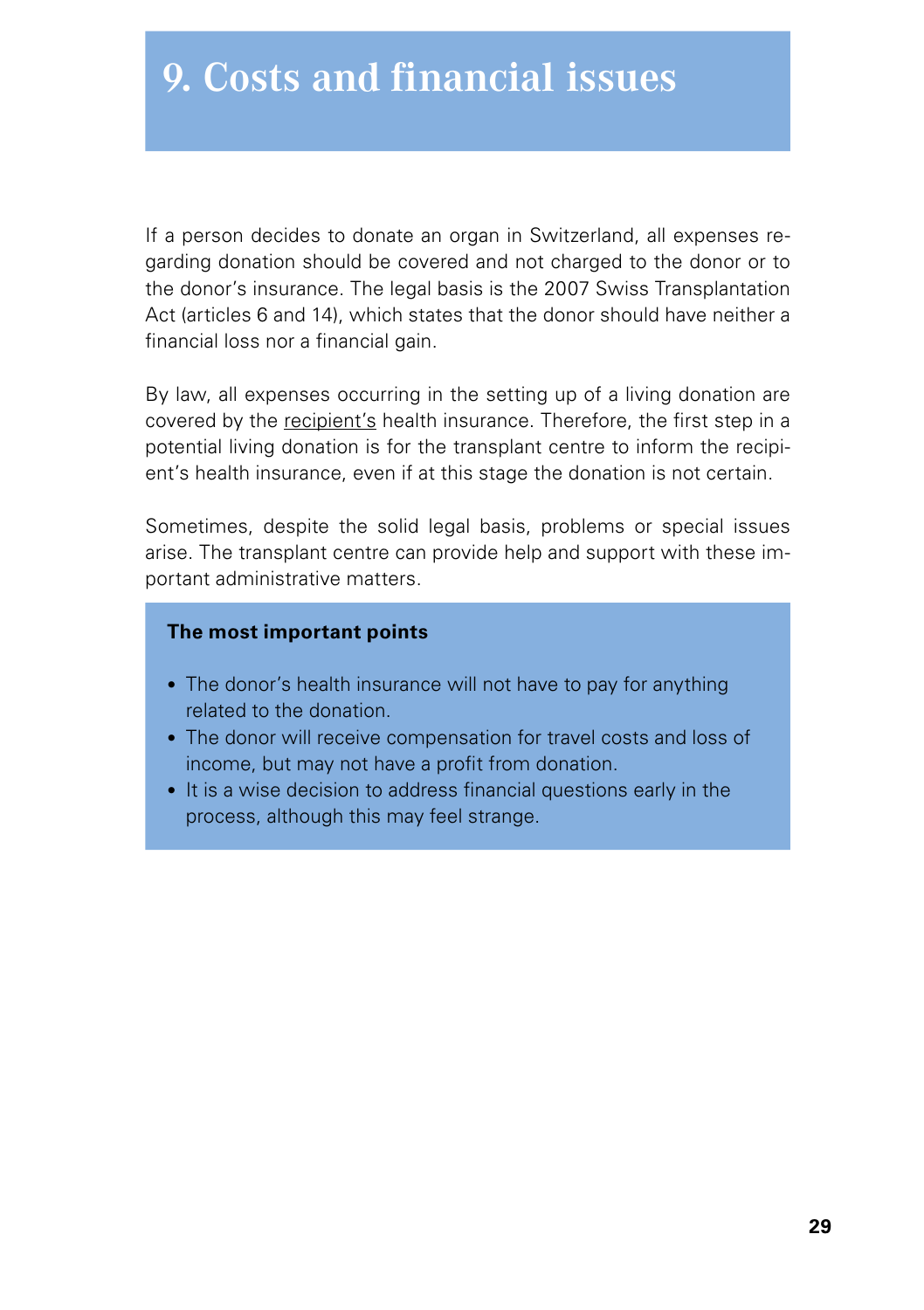#### **9.1 Which costs are covered by the recipient's health insurance?**

If the recipient's insurance is a member of the SVK (Schweizerischer Verband für Gemeinschaftsaufgaben der Krankenversicherer) you can find a summary on this topic on their website

- Coverage during the medical check-up and evaluation for donation:
	- ◆ Ambulatory and in-hospital medical fees are covered
	- **?** Compensation for loss of income and travel costs for pre-donation evaluation has to be discussed individually with the recipient's insurance company
- Coverage during the hospitalization for donation:
	- ◆ Hospital costs are covered
	- Loss of income is covered
	- ◆ Travel costs are covered
- Coverage after donation:
	- ◆ Short-term ambulatory controls at the transplant centre are covered
	- Long-term follow-up is provided free of cost by the Swiss Living-Donor Registry SOL-DHR (see chapter 8)

**Caution:** Additional examinations related to other health issues, such as blood sugar or cholesterol, which are not related to the kidney donation are not covered by the registry. Also, the registry refunds only the cost for examinations organized by the registry itself.

- **?** Compensation for loss of income and travel costs for shortterm ambulatory controls has to be discussed individually with the recipient's insurance company
- Compensation for loss of earnings during recovery (see below)
- **?** If household help is necessary after the hospitalization, reimbursement should be discussed individually with the recipient's insurance company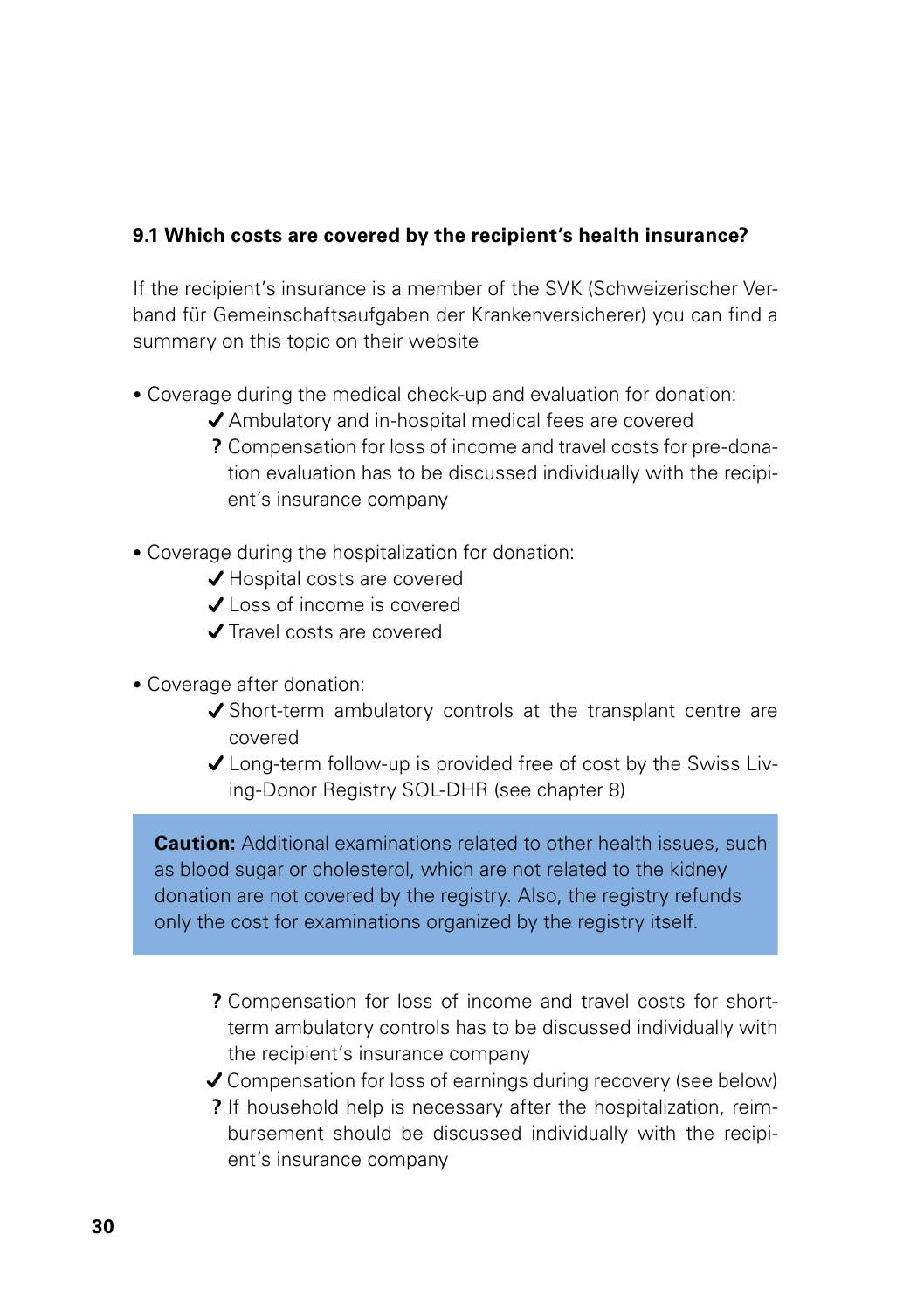#### **9.2 What are the potential problems regarding reimbursements?**

There is usually no problem with short-term follow-up done at the transplant centre for the first year after donation. All costs will normally be charged directly to the recipient's health insurance.

For short-term follow-up performed outside the transplant centre (such as at your family doctor) the handling of reimbursement should be clarified in advance with the family doctor, the recipient's insurance company and the transplant centre. The regular follow-up by SOL-DHR is done after years 1, 3, 5, 7, 10 and then every second year.

If the recipient's insurance is willing to reimburse travel costs, it should be made clear how this will be handled. In practice, many insurance companies pay the reimbursement to the recipient who then has to forward it to the donor.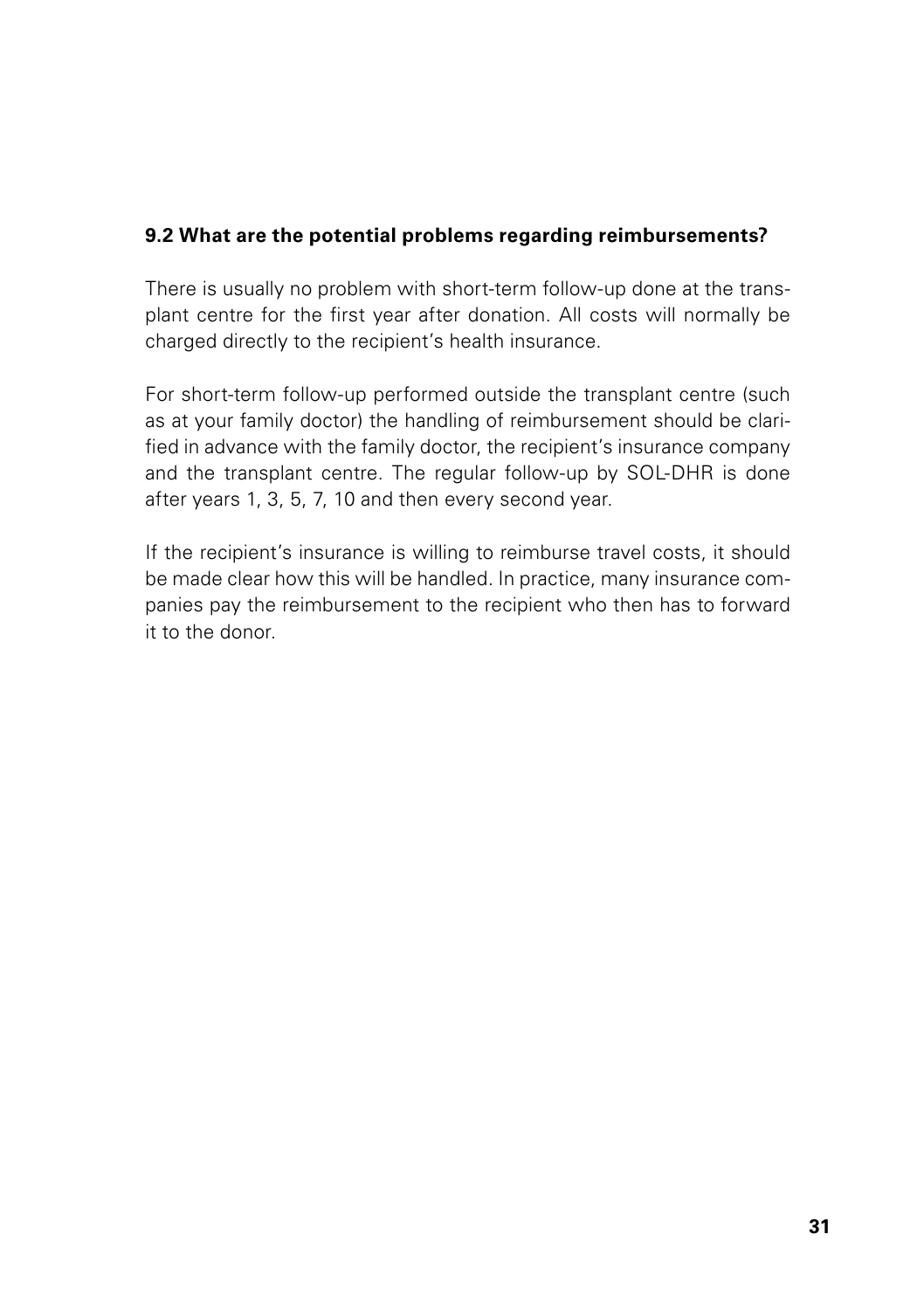#### **9.3 How does compensation for loss of earning occur?**

Reimbursement for loss of income takes place after the donation process is completed (either after donation or if donation is definitely impossible). For the health insurance, an official document (e.g. medical discharge report) is essential for establishing the reimbursement for loss of income.

Employees have to be aware that although most employers support living kidney donation, the employer is not compelled to give time off for organ donation. Therefore it is important to discuss a potential donation with the employer when the possibility of donation becomes real, or at the latest, when donation and transplantation are decided. There are two possible scenarios:

- 1. The employer is ready to support the donation and to set the living donor free from work during evaluation and hospitalization and continues to pay the wages as in sick leave. In this case the employer will get complete reimbursement (wages and side-costs) from the recipient's insurance.
- 2. The employee cannot be set free from work, which means the donor has to take an unpaid leave. In this case, the reimbursement is given directly to the potential donor by the recipient's insurance.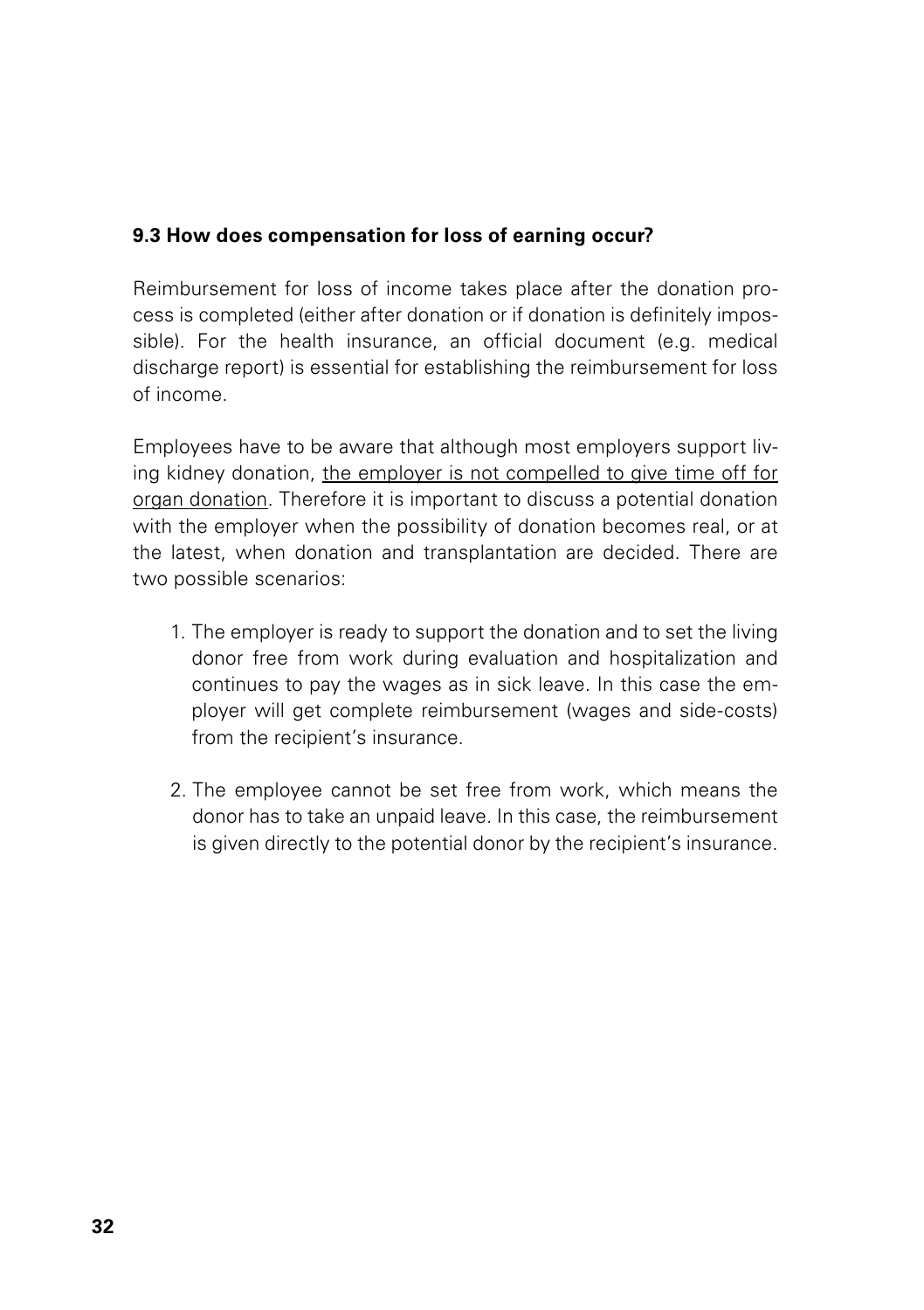For those who are self-employed, reimbursement for loss of income will be calculated on the basis of the most recent tax form. This is separate from any personal insurance the donor may have covering loss of income. If the recipient's insurance is a member of the SVK, the donor can find a form for the compensation of loss of earning on the Internet. Otherwise the insurance company will be able to provide a dedicated form and the list of additional documents that are required.

Reimbursement in case of donation to children (<18) who are covered for transplantation by the Invalidity Insurance (AI) is also guaranteed for the adult living donor.

#### **9.4 What happens to donors living outside of Switzerland?**

If a potential donor is from another country, travel expenses can be an issue even for a first evaluation. In such cases it is crucially important to clarify this point with the recipient's insurance before any travel arrangements are made. In particular, it is recommended to discuss precisely how often the donor will have to travel and which additional costs will occur. Because not every health insurance company in Switzerland transfers money abroad, payments are often given to the recipient, who then has to forward it to the donor.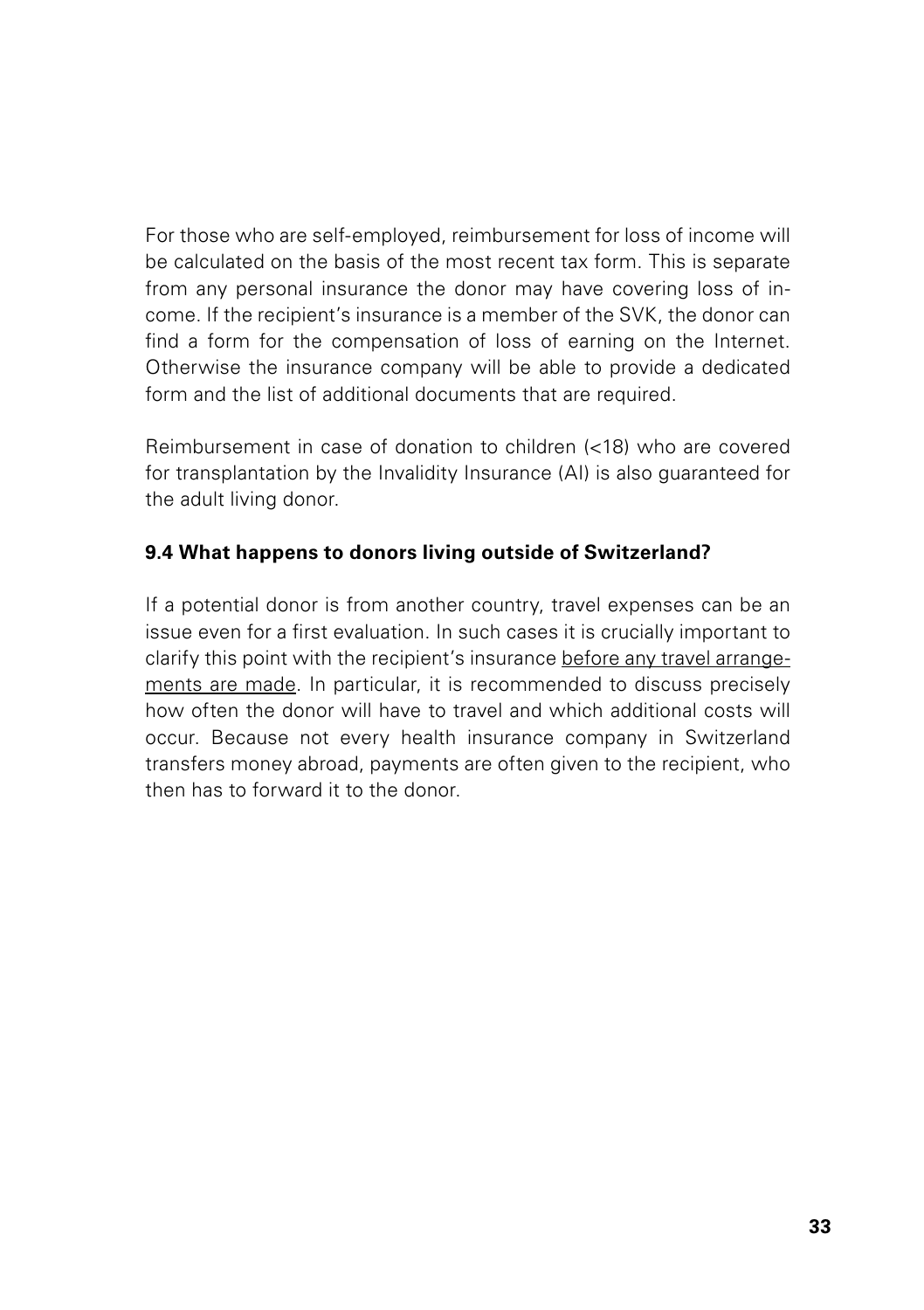#### **9.5 What happens if complications occur?**

Costs due to medical complications that occur shortly after donation and are clearly related to the donation (e.g. wound infection with prolonged hospital stay) are covered either by the recipient's insurance or by a liability insurance that is mandatory for every transplant centre.

In case of long-term events not clearly attributable to the donation such as hypertension occurring years after donation (the donor could have developed hypertension anyway), the treatment is covered by the donor's own health insurance. However, if the donor lives in a country with special insurance policies or no health insurance, the issue of long-term health coverage needs to be addressed prior to donation.

#### **9.6 Can a living donor contract additional insurance?**

Living kidney donors should not be discriminated against when purchasing new health insurance after donation. Living organ donation should not be a reason for refusal or for charging higher premiums when contracting additional private health insurance or life insurance after donation. However, this can lead to difficult discussions and if the need for such a new insurance is foreseeable, it is recommended to purchase a new health insurance policy before donating.

In conclusion, insurance and reimbursement issues are usually not an issue of concern for potential living donors, but can cause stress if not addressed properly and on a timely basis. We recommend therefore clarifying the situation as much as possible before donation, with the help of the transplant centre and of SOLV-LN.